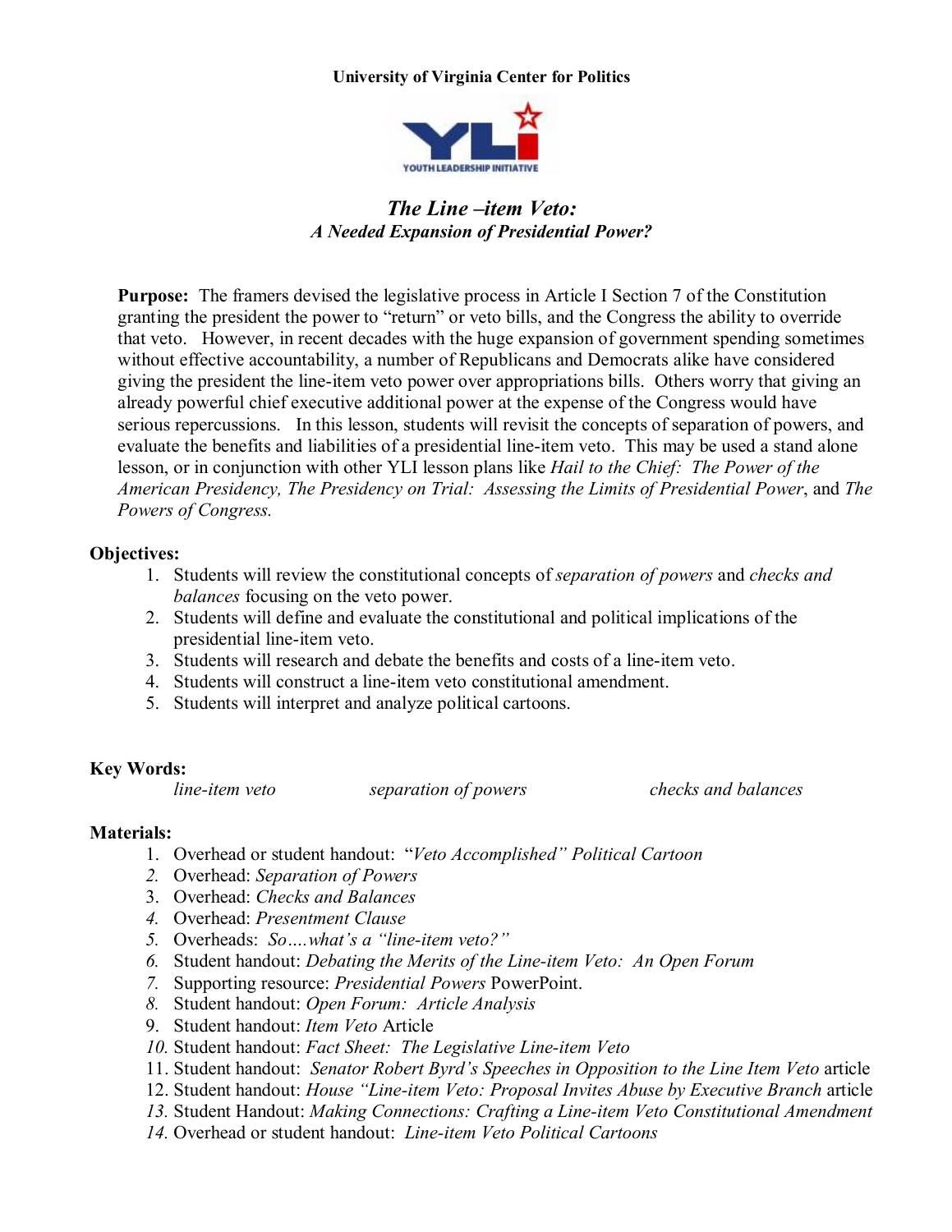

#### **Procedure:**

- 1. **Warm-up: The President's Veto Pen** This activity reacquaints students the concept of presidential veto.
	- *a.* Project the *Veto Accomplished* political cartoon via overhead or PowerPoint, and have students analyze the cartoon related to the concept of presidential veto. [Note: Teachers may also choose to copy the cartoon and questions as a handout for students to discuss in small groups].
	- b. Students should address the questions below either orally or in written form:
		- *I.* Define the term "veto." *[veto – The constitutional procedure by which the President refuses to approve a bill or joint resolution, and thus prevents its enactment into law; veto can be overridden by 2/3 vote of both houses of Congress.]*
		- II.Identify the symbols portrayed in the cartoon and analyze what they represent. What is the significance of the President's pen?
		- III.What is the political/historical context of the cartoon? [*President Bush exercised his veto power for the first time in July, 2006 to veto the Stem Cell Research Enhancement Act. The cartoon is a parody of President Bush's speech in May, 2003 when he declared the end of major combat operations in Iraq.*]
		- IV. Brainstorm reasons why a president would exercise his/her veto power. Possible responses:
			- · the president believes the bill is unnecessary or unwise
			- the bill conflicts with the President's policies or agenda (ex: GWB's veto of Iraq funding resolution]
			- the President disagrees with the bill on moral or ideological grounds (GWB's veto of Stem Cell Research bill)
			- the President receives pressure from interest groups, political party to veto bill
		- V. Critical Thinking: "If you were president, under what circumstances would you use the veto pen?"
- 2. **What Does the Constitution Say About the Presidential Veto?** To understand the Constitutional implication of a line-item veto, students will revisit important concepts.
	- a. Project the *Separation of Powers* overhead or PowerPoint, and ask students to define the constitutional concept of "separation of powers." [*separation of powers A way of dividing power among three branches of government in which members of the House of Representatives, the Senate, the president, and the federal courts are selected by and responsible to different constituencies*].
	- b. Have students identify the main function of each branch. *[legislative branch = make laws; executive branch = carry out the laws; judicial branch = interpret the laws].*
	- c. Then review the concept of "checks and balances" by projecting the corresponding overhead slide or PowerPoint., and discuss examples of how each branch checks the other two. Laser in on the "presidential veto" and "congressional override." [*Checks and Balances A government structure that gives each of the three branches of government some degree of oversight and control over the actions of the others*].
	- d. Project via overhead/PowerPoint or handout *Presentment Clause*. Ask students to interpret the clause and address the corresponding questions.
	- e. NOTE: It is important to emphasize the fact the Constitution in the Presentment Clause does not allow the president to "return" or veto a portion of a bill while approving other provisions – an important comparison to the proposed line-item veto.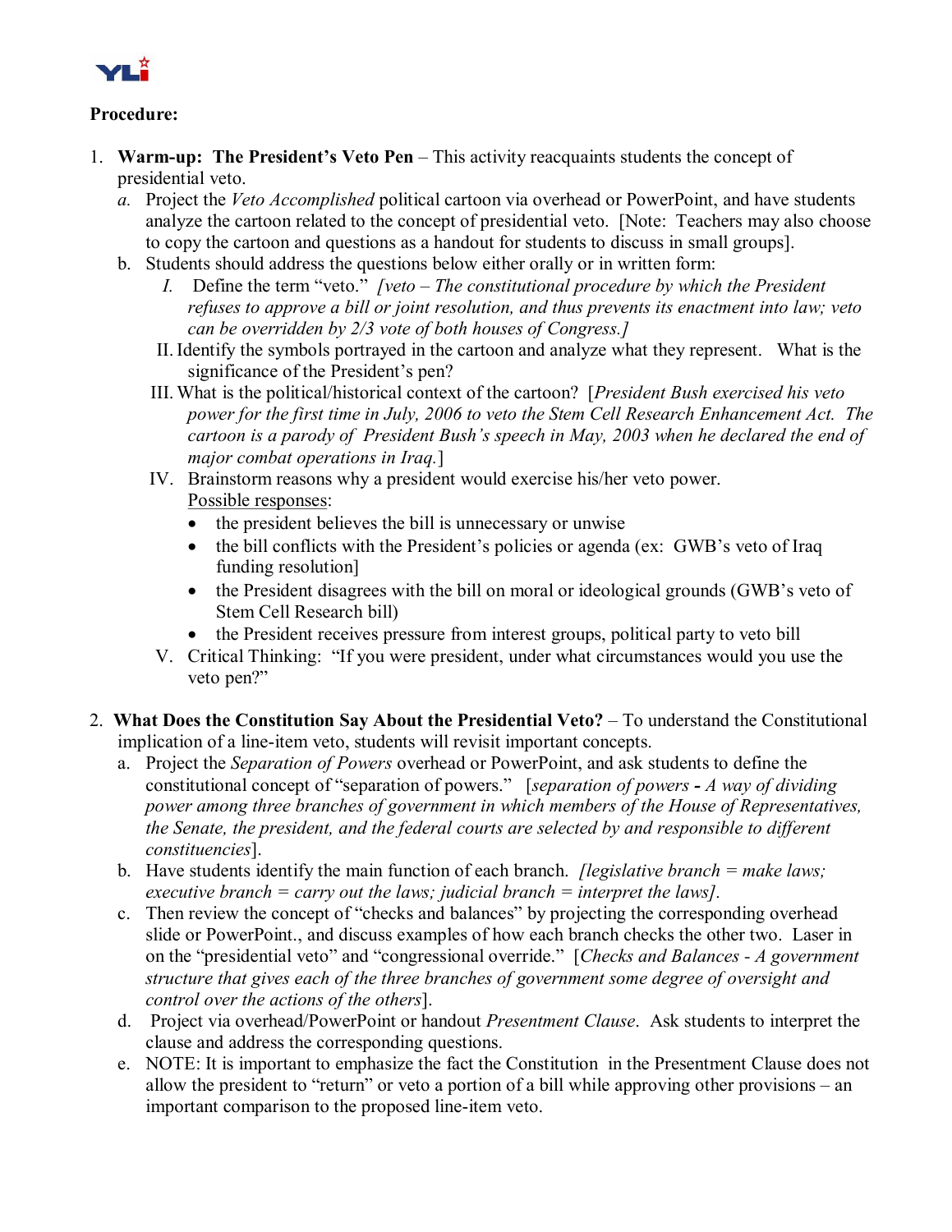

- 3. **So....What's a Line-item Veto?** Using *So...what's a Line-item Veto* overhead or PowerPoint, define the term "line-item veto," and discuss the implications of the Line Item Veto Act of 1996 and subsequent Supreme Court decision in *Clinton v. New York City*.
- 4. **Open Forum: Debating the Merits of the Lineitem Veto** In an inclass open forum, students will explore the benefits and possible unintended consequences of a presidential line-item veto.
	- a. Using the *Line Item Veto* overhead or PowerPoint, define the term "line-item veto," and discuss the implications of the Line Item Veto Act of 1996 and subsequent Supreme Court decision in *Clinton v. New York City*.
	- *b.* Pass out the student handouts *Debating the Line-item Veto: An Open Forum*, and *Open Forum: Article Analysis*. Briefly go over the directions and divide the class into two teams: pro and con. Students should then read the four articles to find points to support their teams' arguments.
	- **c.** Conduct the open forum.
	- d. After the open forum ends, bring the class back for the debriefing discussion.
		- What do you see are the strengths of the "pro-side?" What are the advantages of a line-item veto?
		- Identify the strengths of the "con-side?" What are the disadvantages and the risks inherent with the line-item veto?
		- In your view, should the president be given the line-item veto? Defend your answer.
		- Given the political climate in Washington today, do you think the current Congress is likely to pass a constitutional amendment granting the President the line-item veto power? Why or why not?
- 5. **Making Connections: Crafting A Lineitem Veto Constitutional Amendment –** Pass out the student handout, *Making Connections: Crafting a Line-item Veto Constitutional Amendment.* As an additional in-class or homework, have students write a proposal for a line-item veto constitutional amendment.
- 6. **Wrap-Up: Analyzing Political Cartoons–** Project the political cartoons via overhead or PowerPoint, and ask students to analyze each cartoon.
	- a. Describe what's going on in the political cartoon (Who? What? When? Where?)
	- b. Identify any symbols (ex: an elephant to represent the Republican Party) portrayed in the cartoon and analyze what they represent.
	- c. What is the artist's message in the cartoon? What do you think is its purpose?
	- d. Do you agree or disagree with the cartoonist's message? Explain your answer.
	- e. In what ways does this cartoon inform us about the debate over the line-item veto?

**Appendix:** PowerPoint resources: *The Line-Item Veto*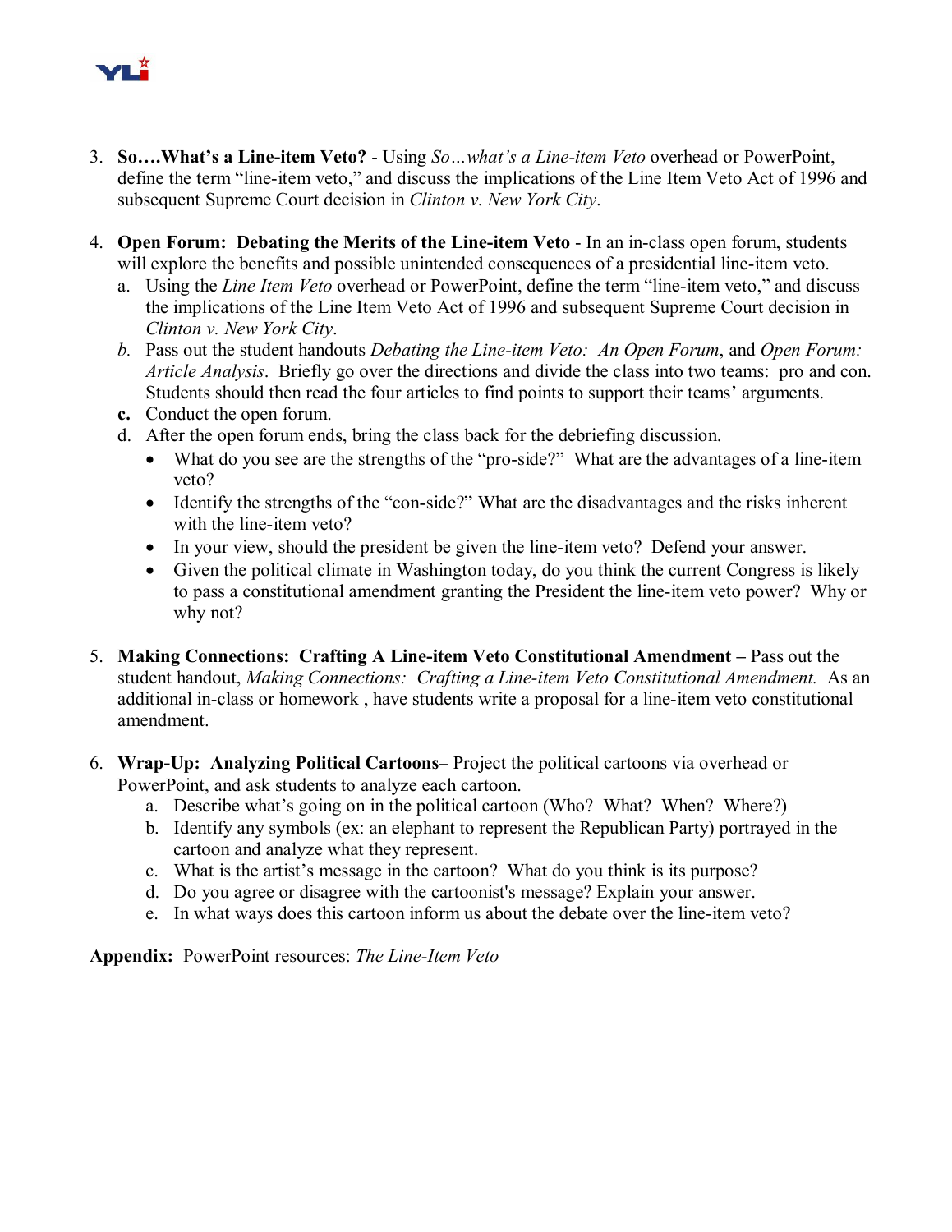



- 1. Define the term "veto."
- 2. Identify the symbols portrayed in the cartoon and analyze what they represent. What is the significance of the President's pen?
- 3. What is the political/historical context of this cartoon?
- 4. Brainstorm reasons why a president would exercise his/her veto power.
- 5. If you were the President of the United States, under what circumstances would you use the veto pen?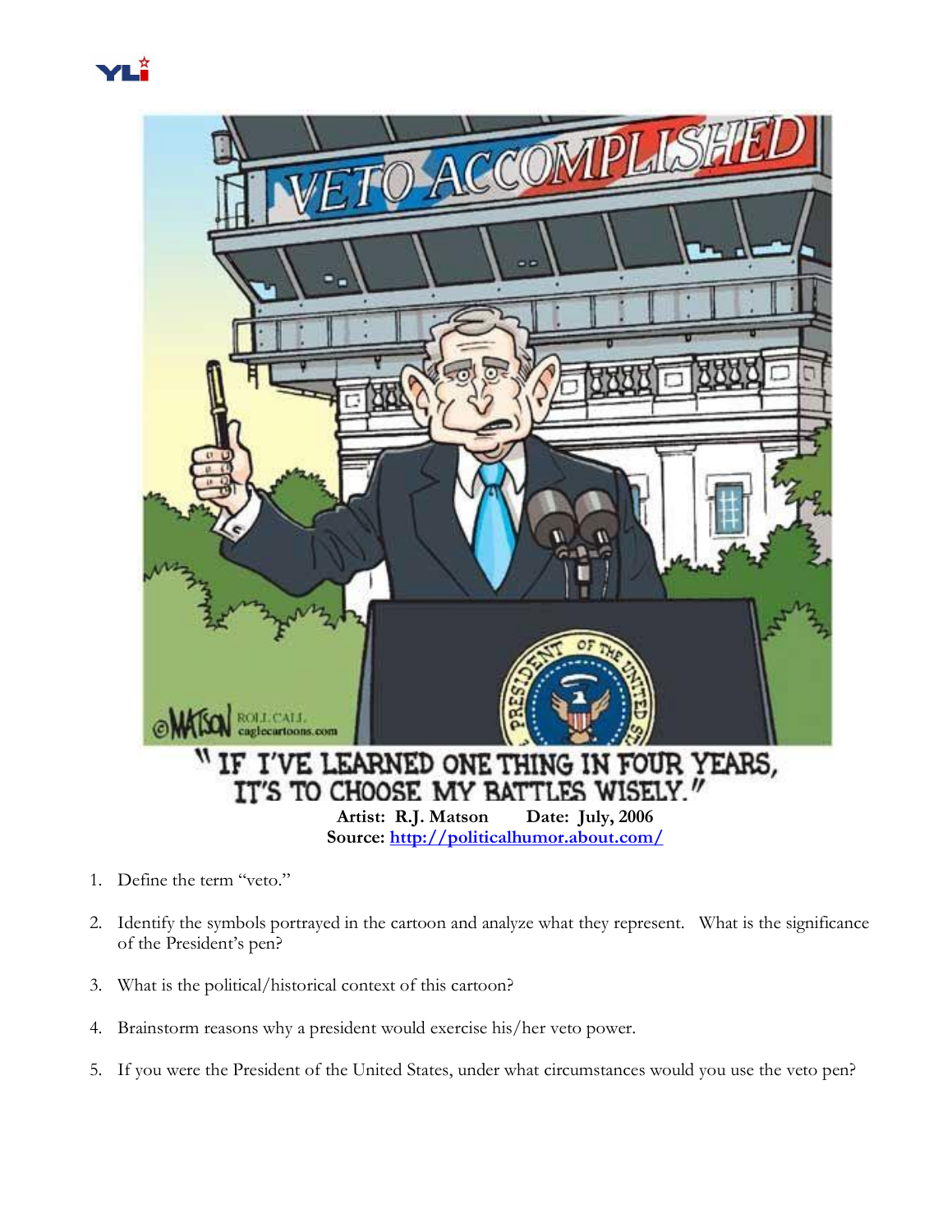

# **Separation of Powers**

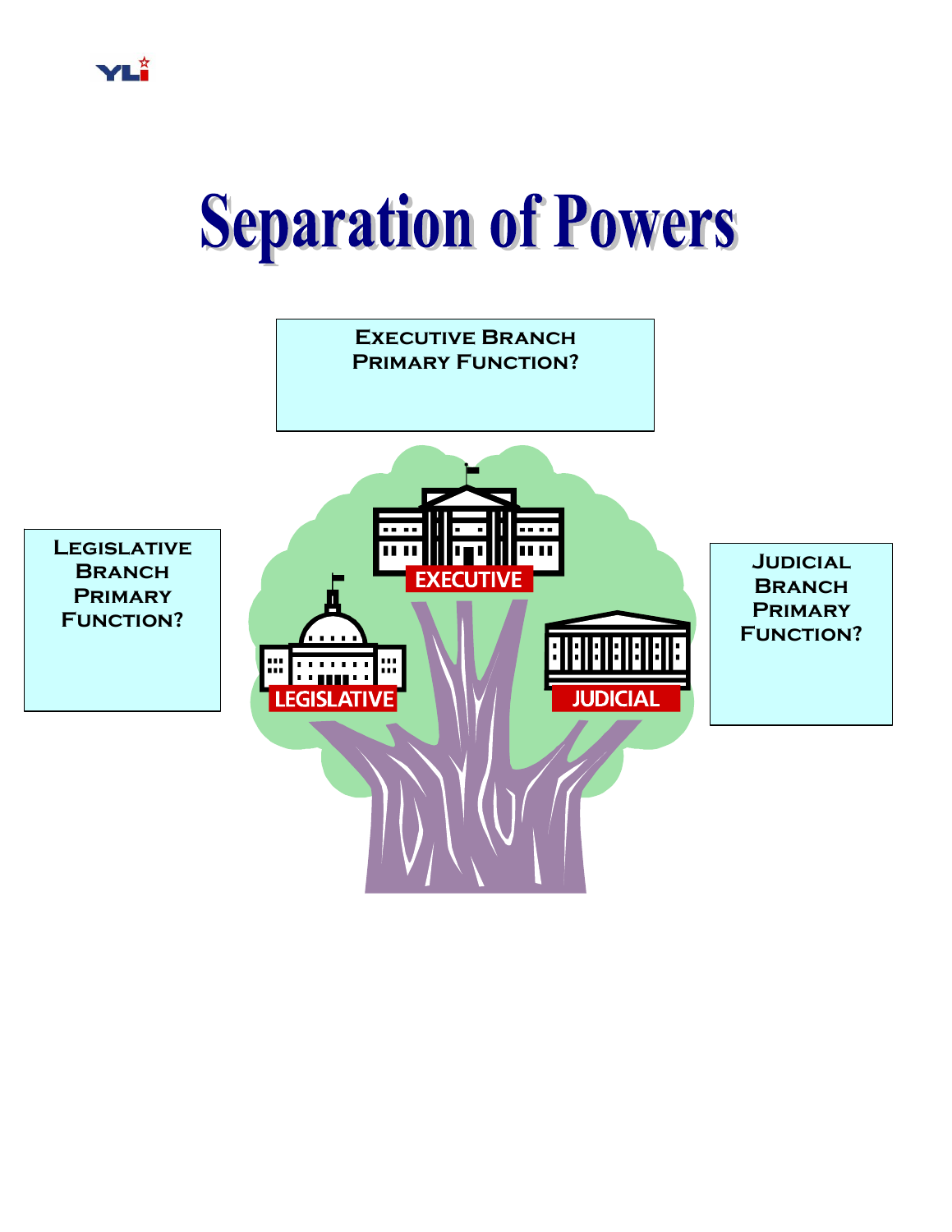# **Checks and Balances**

YLÏ

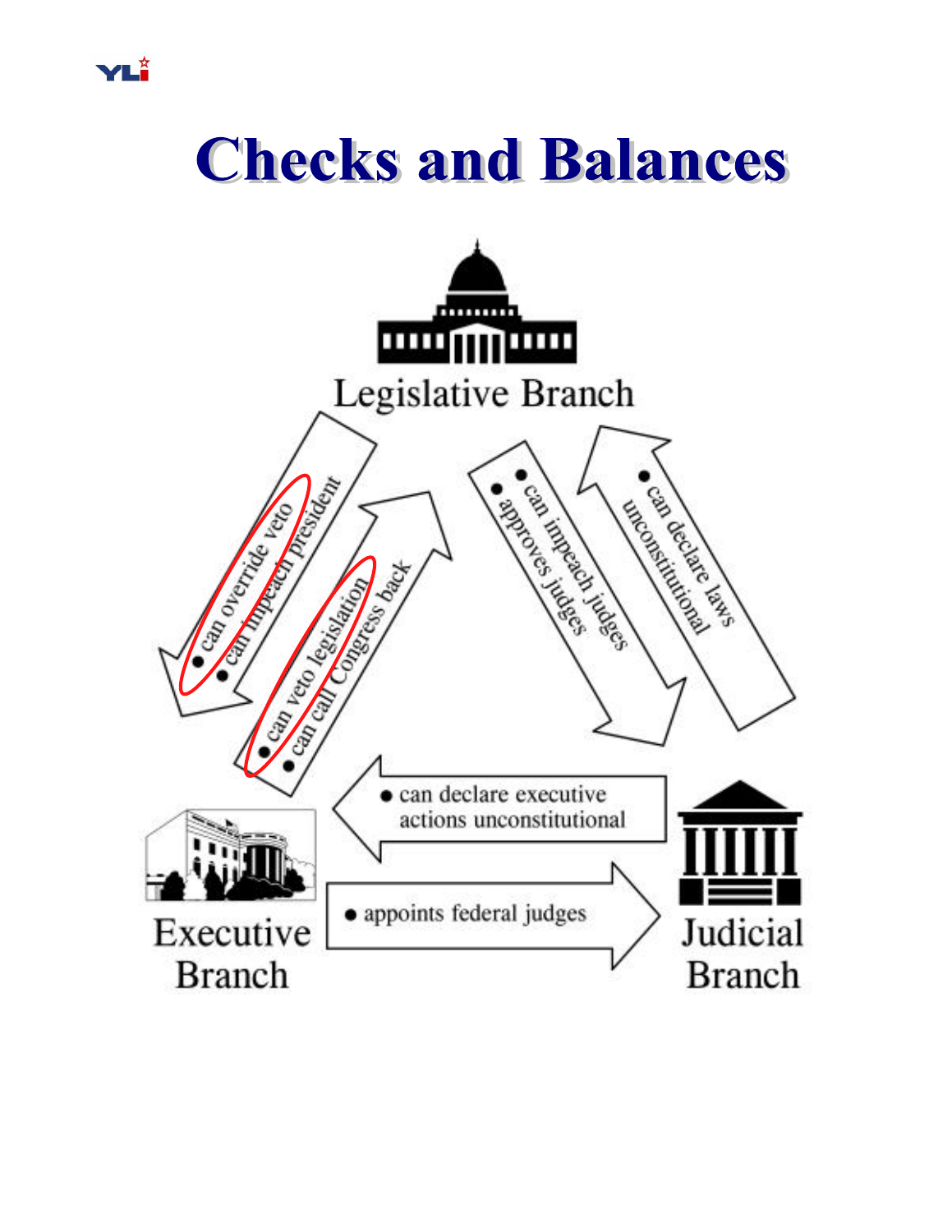



## "Presentment Clause"

**Article I Section 7:** *"Every Bill which shall have passed the House of Representatives and the Senate, shall, before it become a Law, be presented to the President of the United States: If he approve he shall sign it, but if not he shall return it, with his Objections to that House in which it shall have originated. . . . .If after such Reconsideration two thirds of that House shall agree to pass the Bill, it shall be sent, together with the Objections, to the other House, by which it shall likewise be reconsidered, and if approved by two thirds of that House, it shall become a Law."*

- 1. In your own words, what does the "presentment clause" mean?
- 2. Think about the concepts of *separation of powers* and *checks and balances*. How does the "presentment clause" reinforce each concept?
- 3. Interestingly, the word "veto" does not appear in this clause,nor anywhere in the Constitution. Why do you think the concept of veto is so important?
- 4. Does the "Presentment Clause" enable a president to veto a particular part of a bill, but approve the rest? Explain your answer.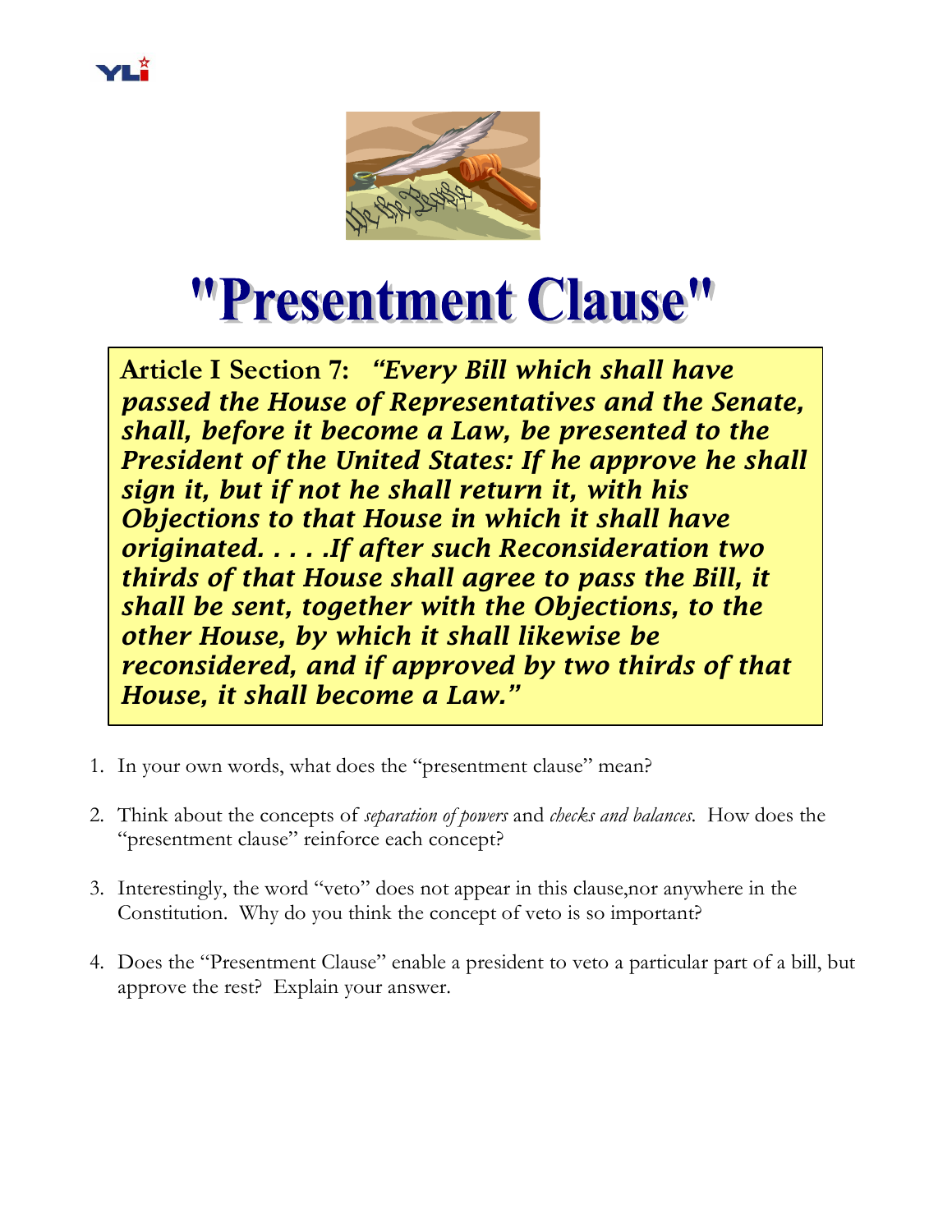

# So...what's a "line-item veto?"

## *Lineitem Veto*

- · The power of an executive to nullify or "cancel" specific provisions of a bill without vetoing the entire legislative package
- · Line-item veto usually applied to budget appropriations
- Line-item veto subject to the possibility of legislative override
- 43 governors currently have the line-item veto power

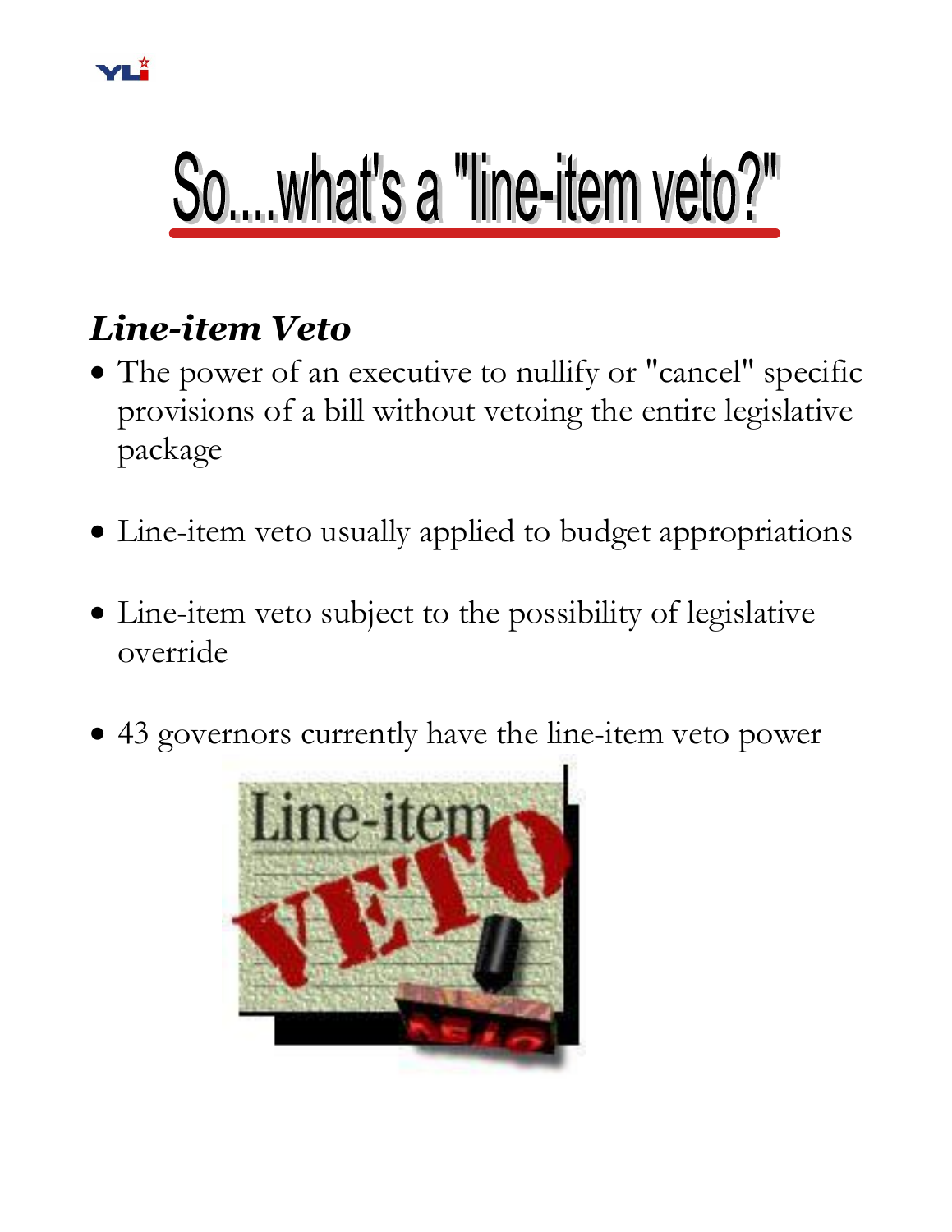

## *Line Item Veto Act of 1996*

- · Passed by Congress and signed into law by President Clinton
- Afforded the President with a line-item veto
- · Intended to control *pork barrel spending*  that favors a particular



region rather than the nation as a whole

## *Clinton v. New York City* **(1998)**

- · U.S. Supreme Court ruled that the [line-item veto](http://en.wikipedia.org/wiki/Line-item_veto) as granted in the [Line Item Veto Act of 1996](http://en.wikipedia.org/wiki/Line_Item_Veto_Act_of_1996) violated the " [Presentment Clause](http://en.wikipedia.org/wiki/Presentment_Clause)" of the [United States Constitution.](http://en.wikipedia.org/wiki/United_States_Constitution)
- · "The Presentment" in Article I Section 7 outlines how a bill may become law.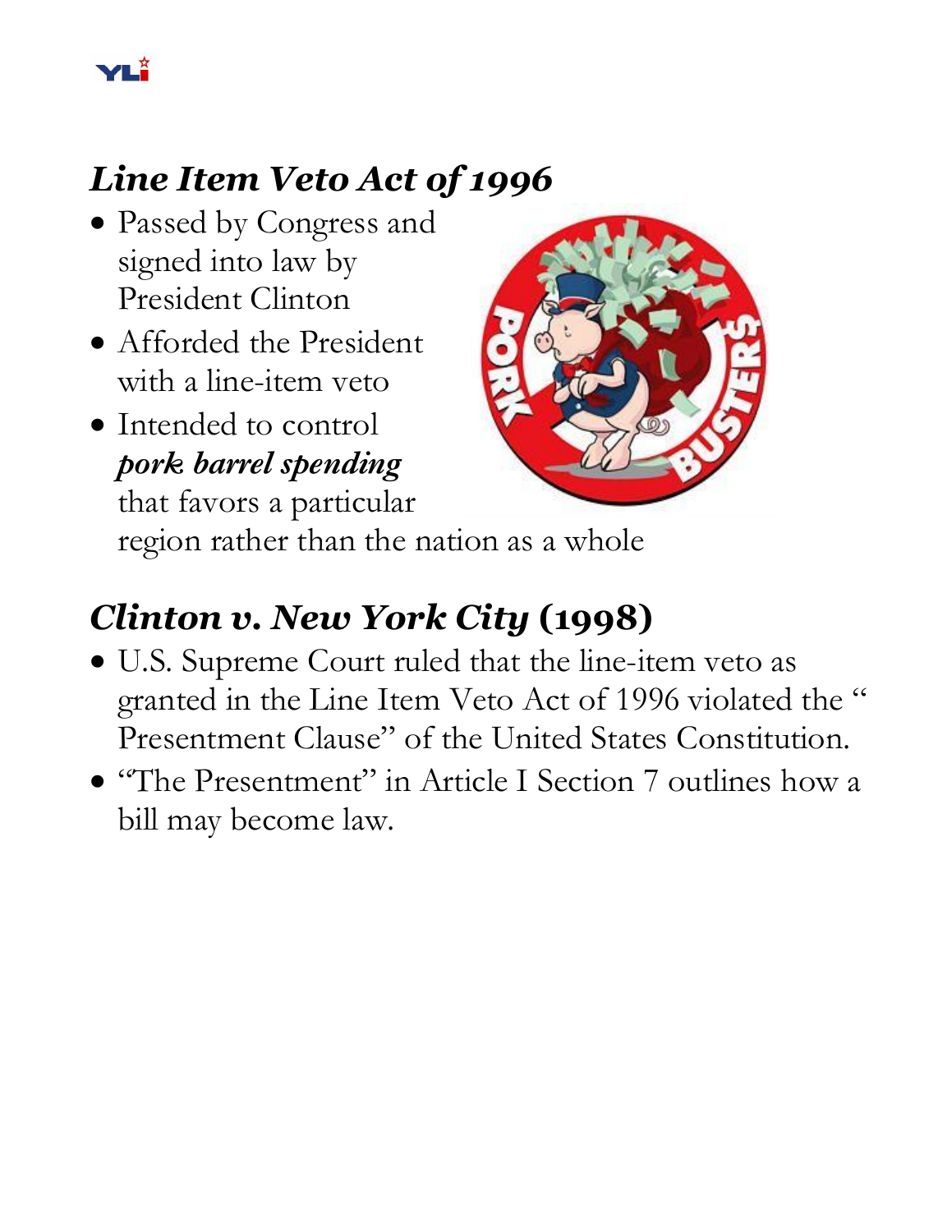

#### Debating the Merits of the Line-item Veto

#### **An Open Forum**

**Purpose:** This activity requires students to research and then debate the pros and cons of a presidential line item veto.

**Directions:** In 1996, Congress led by a republican majority passed the Line Item Veto Act giving then President Clinton (democrat) the authority to veto portions of appropriations bills. Though the Supreme Court struck down the law in *Clinton v. City of New York* (1998), the merits of an expansion of presidential power to include the line item veto persists; in fact, Congress proposed a similar bill as recently as 2006. Our class will first research and then debate the topic of line item veto. For the purpose of the debate, our class will be divided into two groups, each taking a different stand on the issue:

Team A's Position: The presidential line item veto does not infringe upon the legislative powers of Congress and is a useful *and necessary tool to control government spending.*

Team B's Position: *The presidential line item veto violates the separation of powers between the legislative and executive branches, and gives far too much power to an already dominate Chief Executive.*

**Stage 1: Research Stage** - Students will prepare arguments for the open forum.

- *A.* Briefly review the concept of a line-item veto, the Line Item Veto Act of 1996 and the *Clinton v. New York City* Supreme Court decision
- B. Article Analysis in producing arguments to be used during the open forum, each team member should read and analyze the articles below. Use the *Open Forum: Article Analysis* handout to organize your research.
	- > Sabato article: "Item Veto"
	- ÿ White House "Fact Sheet: The Line-Item Veto: Constitutional, Effective and Bipartisan"
	- ÿ Senator Byrd's "Speeches in Opposition to the Line-Item Veto"
	- ÿ Kogan article: "House "Line-Item Veto" Proposal Invites Abuse By Executive Branch"

#### **Stage 2: Open Forum** - Each side will be allowed to up to four members on the panel to argue its case.

- I. Opening Statement (each side will have up to 5 minutes)
- II. Rebuttal (3 minutes)
- III. Open Forum (involves entire class)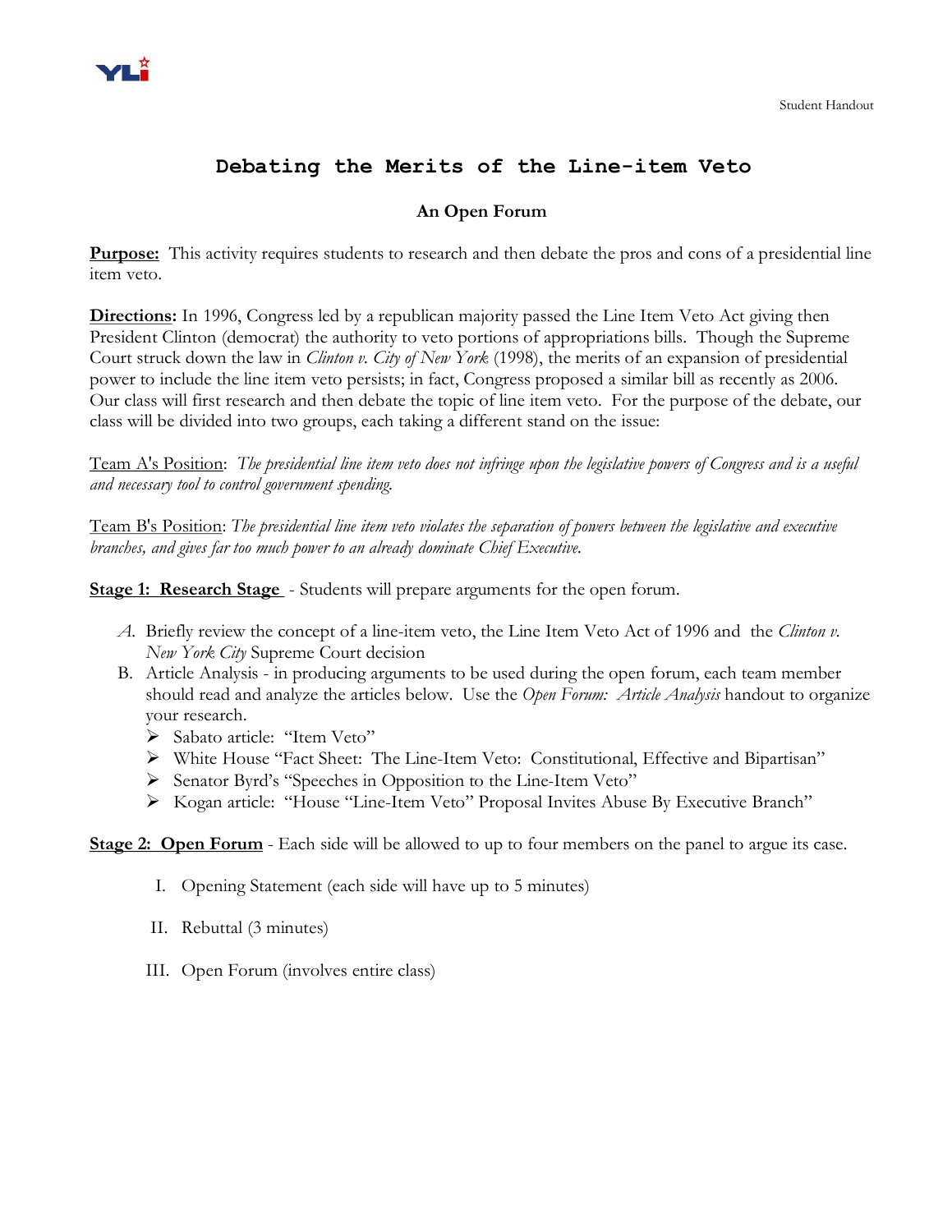

**Stage 3: Forum Debriefing -** Students are now asked to step back from their role in the debate and engage in a full class discussion:

- A. What do you see are the strengths of the "pro-side?" What are the advantages of a line-item veto?
- B. Identify the strengths of the "con-side?" What are the disadvantages and the risks inherent with the line-item veto?
- 
- C. In your view, should the president be given the line-item veto? Defend your answer. D. Given the political climate in Washington today, do you think the current Congress is likely to pass <sup>a</sup> constitutional amendment granting the President the line-item veto power? Why or why not?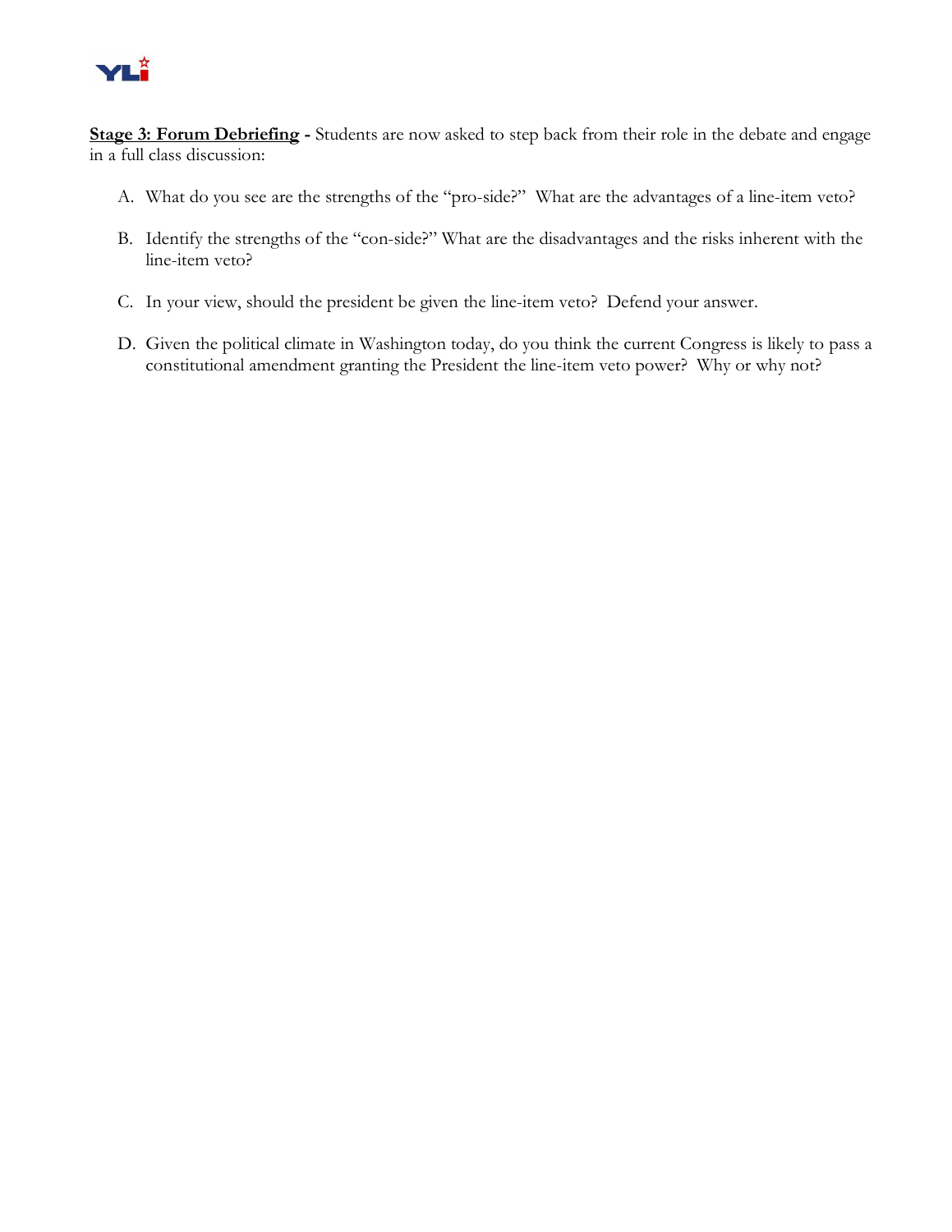#### Student Handout

## **Open Forum: Article Analysis**

**Name:**

| Article Title/Author/<br>Publication/Date | Author's Bias<br>(ex: conservative?<br>liberal? Supports or<br>opposed to line item<br>veto?) | <b>Points That Support</b><br>Pro-Line Item Veto Position | <b>Points That Support</b><br><b>Con-Line Item Veto Position</b> |
|-------------------------------------------|-----------------------------------------------------------------------------------------------|-----------------------------------------------------------|------------------------------------------------------------------|
|                                           |                                                                                               |                                                           |                                                                  |
|                                           |                                                                                               |                                                           |                                                                  |
|                                           |                                                                                               |                                                           |                                                                  |
|                                           |                                                                                               |                                                           |                                                                  |
|                                           |                                                                                               |                                                           |                                                                  |
|                                           |                                                                                               |                                                           |                                                                  |
|                                           |                                                                                               |                                                           |                                                                  |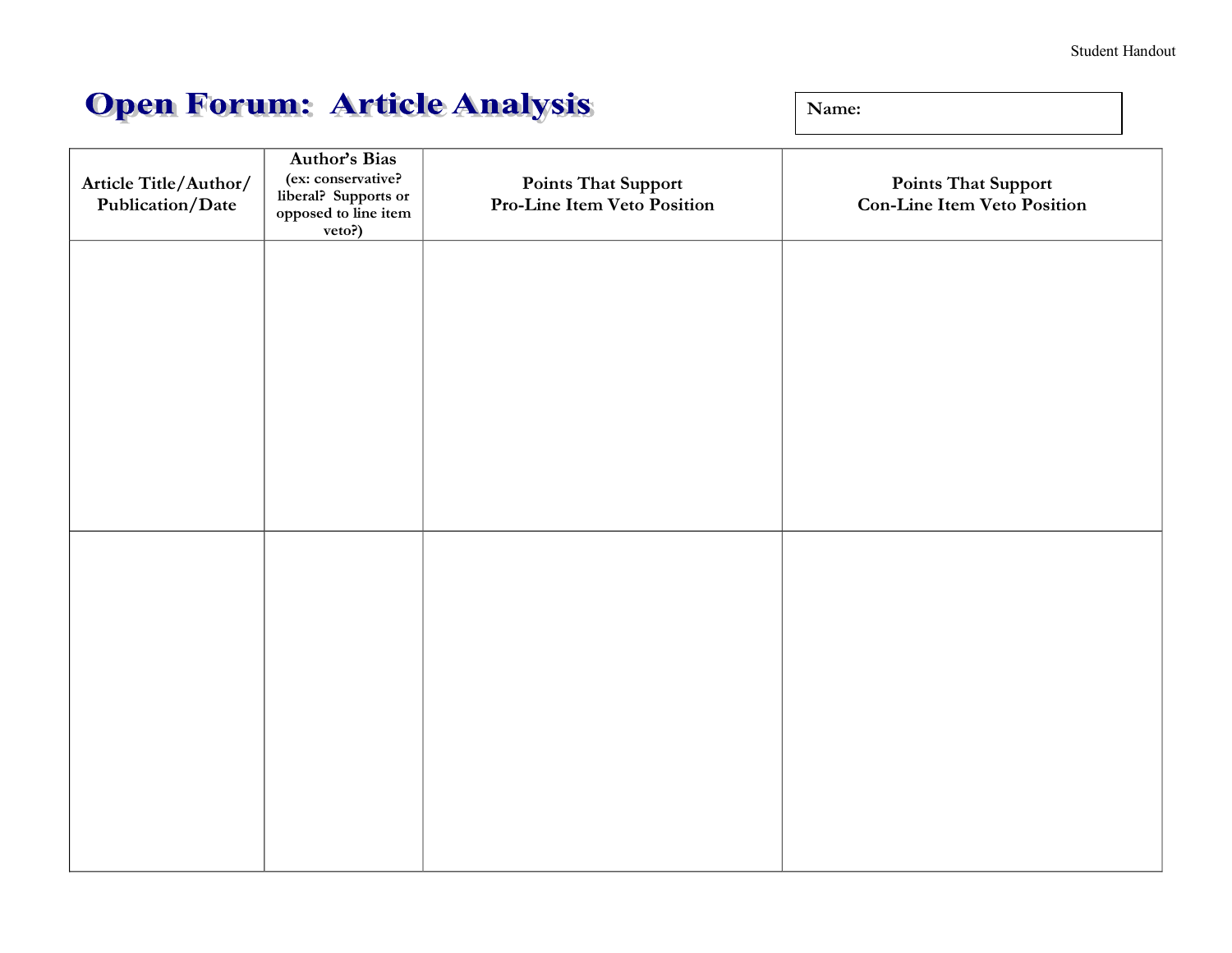#### *Item Veto* **by Larry Sabato (2007)**

In the war-making arena, presidential power should be down-sized. In the appropriations sphere, presidential power should be expanded. The reason is the same in both cases: It serves the interests of the United States people.

The new Constitution should add the line-item appropriations veto to the arsenal of presidential power. The 'item veto' has been much discussed and thoroughly analyzed over the years- and it actually existed for more than twentysix months between April 1996 and June 1998. The Supreme Court ruled the congressionally-granted item veto to be<br>unconstitutional after a challenge, but one of t he advantages of constitutional revision is that prior Court can be overridden with appropriate language in the new Constitution's text.

Essentially, the line-item veto would permit the President to do what forty-three of the fifty state Governors can already accomplish: cutting specific appropriation "line-items" out of an appropriations bill sent to him by Congress, without vetoing the entire appropriations bill. The latter option is cumbersome, and often impossible because of<br>urgent needs that must be funded immediately. It also risks months of arduous negotiations by both elected br for an uncertain future.

The addition of an item veto is a significant augmentation of presidential power, though not necessarily in the ways one might think. The type of item veto most prized by executives is called "enhanced rescission." Under this scheme, the President can item-veto any appropriations provision, and item-veto automatically takes effect unless it is overridden by a two-thirds vote of both the U.S. House and the Senate within 30 days. This was the basis of the item veto legislation that finally passed the Republican-dominated Congress in 1996, after it had been requested by e very President since Franklin D. Roosevelt. With the dramatic expansion of the federal budget during the New Deal,<br>Roosevelt saw the need for an executive 'second look' at many of the appropriations being inserted into the budg congressmen. In retrospect, FDR's budgets were small compared with the trillion-dollar ones passed today. The issue of waste and unnecessary pork projects loomed larger with each passing decade, until the watershed congressional election of 1994, when the OP took over both houses of Congress for the first time in forty years. AS passed, the item veto was not unlimited. In addition to the possibility of congressional override of the veto, the President was not able to reduce funding for a line item, only eliminate it, and he was not permitted to delete any substantive language in the bill. (By contrast, some state governors are permitted to do both. For example, in Wisconsin for a time, governors were actually allowed to remove words or letters from an appropriations act, and in at least one case, Governor Tommy Thompson (R) actually struck the key modifier "not", reversing the meaning of the legislative language!) Additionally, the congressional Line Item Veto Act of 1996 required that all savings from the line-item veto should be applied to the reduction of the national deficit or debt, so that moneys could not be used for more congressional spending or tax reductions.

President Clinton was able to utilize the item veto on seventy-eight occasions in eleven appropriation acts, before the Court struck the veto down. The total saved for the Treasury during the brief time that the item veto was in effect was \$483.6 million. To put his in perspective, the annual national deficit since 2001 has averaged over \$200 billion, and the total national debt now exceeds \$8 trillion.<br>However, it is important to acknowledge that there

means of line-item veto-advantages that, considered together, would make the veto worthwhile addition to the new Constitution. First, as we have already noted, some pork projects would be eliminated and some money, however modest, would be saved. Actually, only in the United States could a half a billion dollars be considered "modest." Perhaps another president might line item veto far more than the amount targeted by President Clinton between 1996 and 1998, and all of it would go toward paying down the national debt. If the discussion about the skyrocketing debt in Chapter I has left any impression, it is that we ought to encourage any effort, small or large, to reduce the burden on future generations.

Second, the very fact that a Republican Congress passed the Line Item Veto Act for the use of a Democratic President is an open admission that the legislature will probably never be able to curb its appetite for more spending and unnecessary local pork. The Congress basically said, 'Only a President can exert the discipline to control expenditures.' It is possible that a permanent item-veto would actually remove what little spending self-restrains exists in Congress by promoting the attitude that 'the President will save us from ourselves,' yet looking back at the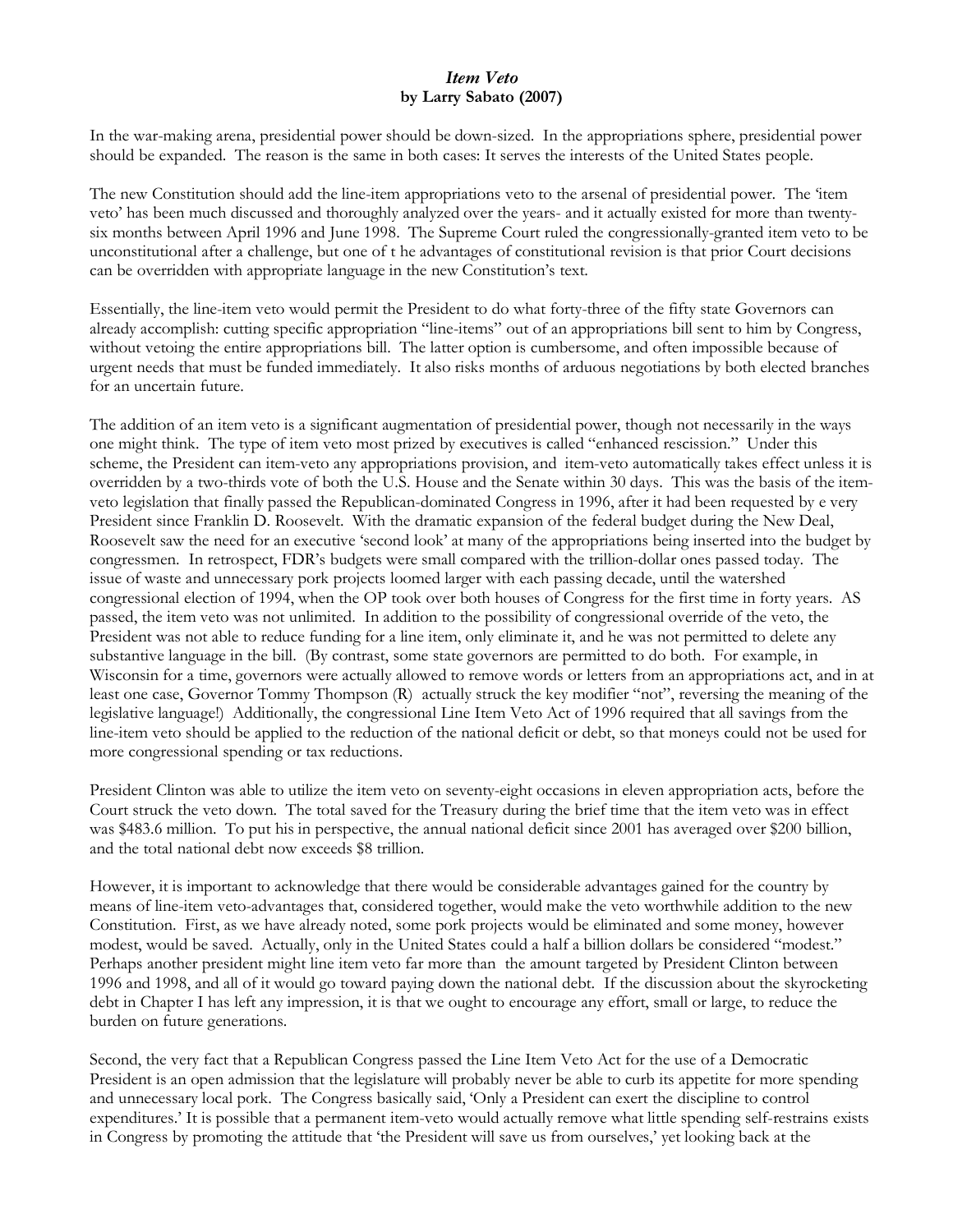

enormous deficits in most years and the massive amounts of pork served up by Congresses over the past four decades, it is difficult to argue credibly that there is much legislative restraint to lose.

Third, the Presidency gains in other useful, productive ways from an item-veto. The Sword of Damocles can be a welcome inducement for members of Congress, both from the opposition party and the President's Own party, to cooperate and negotiate with the Executive branch on specific provisions of the appropriations bills. Indeed, President Clinton used the item-veto not just to eliminate waste but also to enhance his programmatic objectives overall. The analysis of Clinton's vetoes did not reveal a pattern of partisan motivation, by the way, though this new power would be an especially vital tool for any President facing a Congress controlled by the other party. If we want an effective Presidency, we must structure it to be effective when, or especially in difficult situations such as split party control of the White House and the legislature. A President's power to reward or punish members of Congress in the appropriations process can be subject to abuse, but so is any presidential authority. Most vetoed local projects, even if they are cut for the wrong reasons by a President, will not adversely affect the national interest. Yet constituency based pork is so highly prized by legislators that, in order to get it, they might be willing to give the Executive their favorable vote on a bill that truly serves the national interest. Pork spending generates jobs and benefits for the lucky states and localities that receive it, but most of all, it produces votes at election time for members of Congress. They will give up a great deal to keep some of their projects in the budget.<br>When the Supreme Court declared the Line Item Veto Act unconstitutional in *Clinton v. City of New York*, the Justices

found that the act violated the 'presentment clause' of Article I, Section 7, of the Constitution. According to that provision of the Constitution, after both houses of Congress pass a bill "(it) shall, before it become a law, be presented to the President of the United States; if he approve he shall sign it, but if not he shall return it, with his objections to that House in which it shall have originated." The Court ruled that the language of the Constitution only gives the President two options: to sign a bill or return it. Since the Line Item Veto Act allowed the President to change the bill and *then* sign it, it violated that procedure and was therefore unconstitutional. Some senior members of Congress, such as West Virginia Senator Robert Byrd, joined in the effort to strike down the bill in Court, believing that it infringed upon congressional prerogatives. The Court did not insist that all versions of the item veto would automatically be unconstitutional, but clearly this would be a treacherous subject for another Congress to tackle. The far easier route is the adoption of an item-veto clause in a new Constitution. The President would gain some powerful leverage at the federal level, but the real beneficiary would be us- the American public. Unneeded pork would be slaughtered, and over time, the national debt would be reduced.

Source: Sabato, Larry. A More Perfect Constitution*.* Walker & Company: New York, 2007.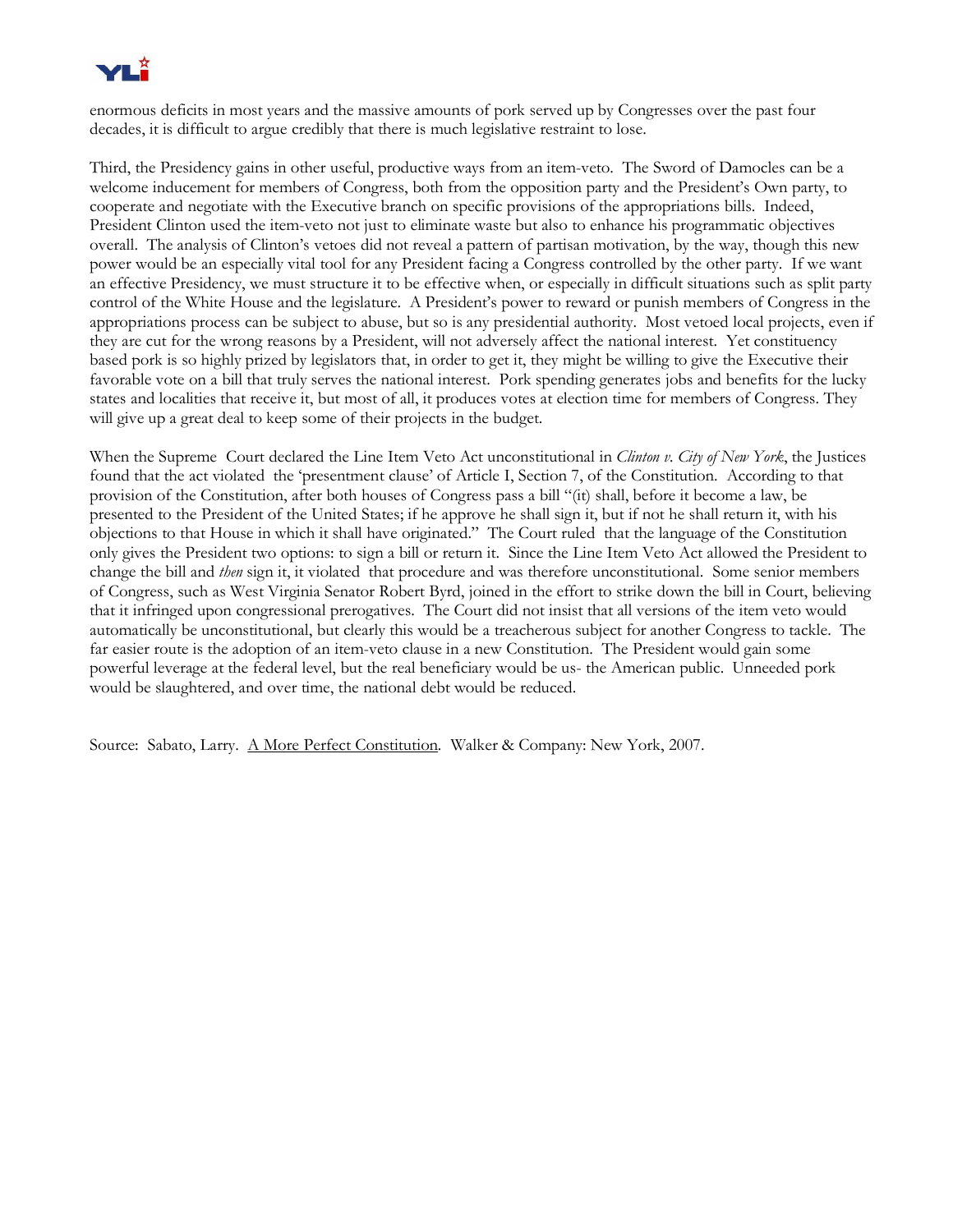

#### **Fact Sheet: The Legislative Line-Item Veto: Constitutional, Effective, and Bipartisan**

**Today, President Bush Called On The Senate To Join The House And Quickly Pass The LineItem Veto, So**  He Can Sign It Into Law. The line-item veto, already passed by the House, would allow Presidents to target pork in large spending bills. It is an essential part of the President's strategy to reform the budget process and enhance fiscal discipline. The line-item veto President Bush has submitted to Congress is constitutional, effective, and has bipartisan support.

- · **A LineItem Veto Is A Vital Tool A President Could Use To Target Unnecessary And Wasteful Spending.** Tacking on spending to large bills is called "earmarking," and it often results in wasteful or
	- unnecessary spending. Earmarks are frequently inserted into bills at the last minute, leaving little or no time to debate or amend them. Earmark sponsors often are not required to provide their colleagues with a reasoned justification for the proposed spending.
	- o **The Earmark Problem Is Getting Worse.** According to the Congressional Research Service, the number of earmarks increased from about 3,000 to 13,000 over the last decade.
	- **Americans Have A Right To Know That When They Send Their HardEarned Dollars To Our Nation's Capital, Those Dollars Will Be Used For Something That Is Necessary And Worthwhile.** The American people know how earmarks can lead to wasteful spending, and they are aware that their money is sometimes spent on unnecessary projects.
	- **By Coming Together On The LineItem Veto, Democrats And Republicans Can:**
	- o Inject some common sense into the budget process;
	- o Change the perverse incentives that encourage wasteful spending; and
	- o Show the American people that being wise with the taxpayers' money transcends party labels.

#### **President Bush's Line-Item Veto Legislation Is Constitutional**

**President Bush's Line-Item Veto Legislation Meets Constitutional Requirements. The Supreme Court struck** down the 1996 version of the line-item veto because the Court concluded that it unconstitutionally permitted the President to unilaterally change a law passed by the Congress. Under President Bush's proposal, when the President determines that an earmark or spending provision is wasteful or unnecessary, he can send it back to Congress, and Congress is then required to hold a prompt up-or-down vote on whether to retain the targeted spending.

#### **President Bush's LineItem Veto Legislation Will Help Restrain Government Spending**

**The LineItem Veto Will Address The Central Dilemma Created By Unwarranted Earmarks.** When Members of Congress are faced with an important bill that includes wasteful spending tacked on by their colleagues, they have two bad options. Either they vote against the whole bill, including all the worthwhile spending, or they vote for the whole bill, including the wasteful spending. When such a bill comes to the President, he is left with the same bad choice – either he vetoes the whole thing, or he signs it with all the wasteful spending intact.

- **A Line-Item Veto Offers A Smarter Way To Handle Taxpayer Dollars. With a line-item veto, the President** could approve the spending that is necessary, redline the spending that is not, and send the wasteful spending back to the Congress for an up-or-down vote.
- **By Passing LineItem Veto Legislation, Congress Would Make Lawmakers Think Twice Before Trying To Sneak A Wasteful Project Into A Bill.** When legislators know that their projects may be held up for closer public scrutiny, it discourages them from proposing this spending in the first place.

#### **President Bush's Line-Item Veto Legislation Has Bipartisan Support**

**At The State Level, 43 Governors Already Have A LineItem Veto, And They Are Almost Evenly Divided Between Democrats And Republicans.** Governors from both parties use their line-item authority to restrain wasteful spending in their state budgets.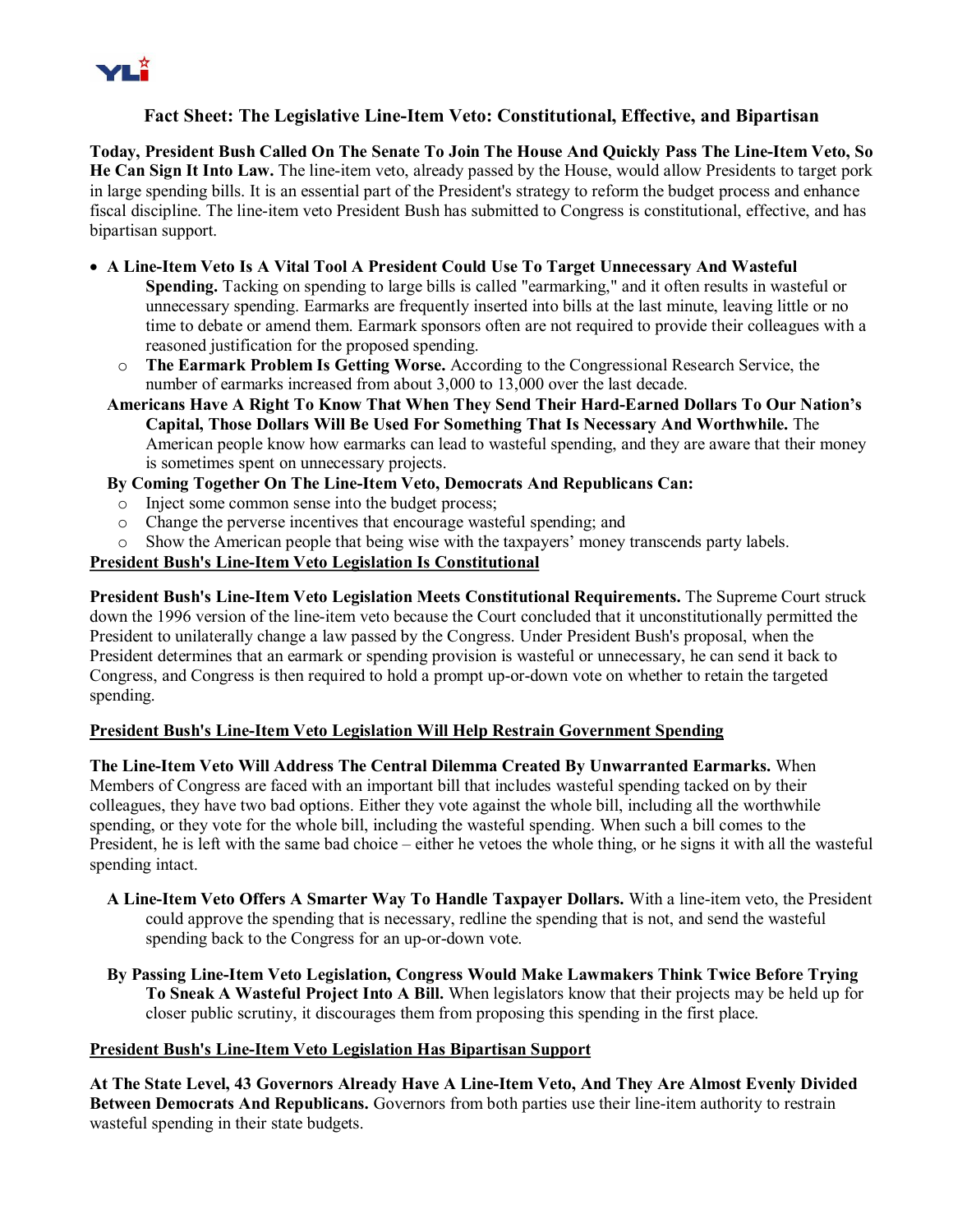

**The Line-Item Veto Also Has Bipartisan Support In Congress.** Thirty-five Democrats joined more than 200 Republicans in the House to pass the line-item veto last week. The Line-Item Veto now pending in the Senate also has bipartisan support, with Senator John Kerry as a cosponsor of the legislation. By coming together to pass this important reform, Congress will bring discipline to the budget process.

Source: Office of the Press Secretary June, 2006 http://www.whitehouse.gov/news/releases/2006/06/20060627-2.html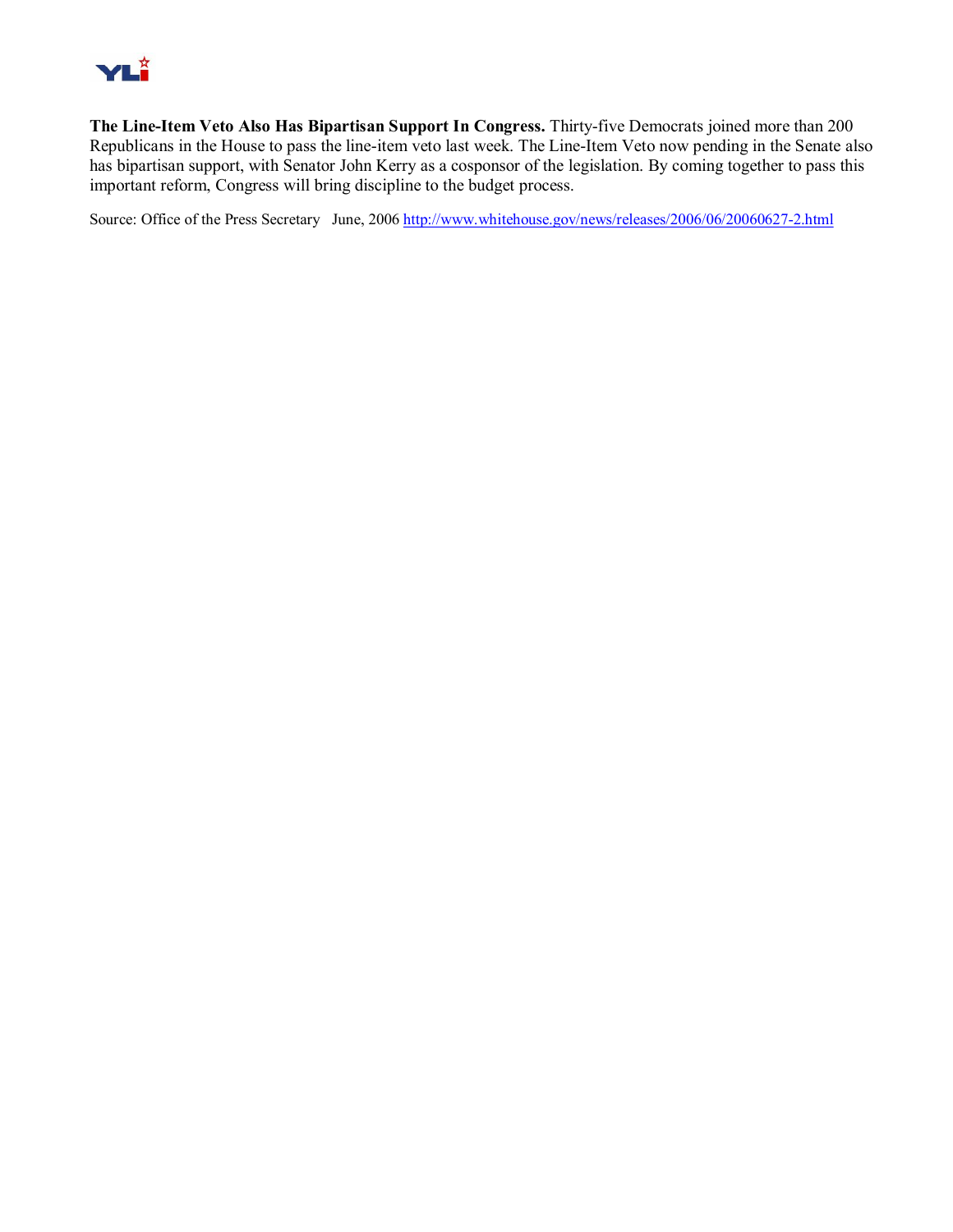

#### **Senator Robert Byrd's Speeches in Opposition to the Line Item Veto**

*In 1993 Senator Robert Byrd (D-West Virginia made a series of fourteen speeches in opposition to the Line-Item Veto Bill designed to give the President greater authority on matters having to do with the national budget. Byrd was not successful in preventing the bill from being passed, but the following are excerpts from three of his speeches giving his reasons for opposing the bill.*

#### **From May 5, 1993The following is an excerpt from Mr.Byrd's first of fourteen speeches about the Line Item Veto.**

"In search of antidotes for this fast-spreading fiscal melanoma of suffocating deficits and debt, the budget medicine men have once again begun their annual pilgrimage to the shrine of Saint Line -Item Veto, to worship at the altar of fool's gold, quack remedies, such as enhanced rescission, line item veto , and other graven images, which, if adopted, would give rise to unwarranted expectations and possibly raise serious constitutional questions involving separation of powers, checks and balances, and control of the national purse.

"Mr. President, as I have attempted to evaluate and analyze some of these questions, and particularly the one that I am discussing--that of separation of powers, checks and balances, line -item veto, enhanced rescissions, expedited rescission, and so on and so on--I have wondered if we Senators really think much about our oath of office. We take the oath. I wonder if, during the following 6 years, we give any further thought to that oath, to its meaning and to the responsibilities and duties that devolve upon us by virtue of our having sworn to that oath in the presence of our colleagues and with our hand on the Bible and with the closing words, `So help me God.'

"I am made to wonder, as I have sat here year after year these last few years, and have witnessed the attacks made upon Congress and upon the legislative process and upon the appropriations process and upon the Constitution, its checks and balances and separation of powers, I have wondered how much we Senators really think about the oath that we took when we were sworn into office. It is easy to judge others and it is easy to be wrong in one's judgment of others. But I am constrained to wonder how much we really stop and reflect on that solemn oath that we take to support and defend the Constitution of the United States against all enemies, foreign and domestic."

#### **The following speech was the final speech Mr. Byrd gave on the topic on October 18, 1993.**

"Just as carefully, they set in place a system of checks and balances and separation of powers, and lodged the control of the purse in the `people's branch' to prevent the rise of a new coinage of imperial executives in the federation that they created. "We, too, have reached a stage where we seem to remain in a state of crisis, semicrisis, or pseudocrisis. The American people have grown impatient and are demanding solutions to serious problems--problems that do not lend themselves to easy and quick solutions. The solutions to these problems will be painful and will take time, perhaps years, to succeed. "This is not a truth that some people want to hear. Many would rather believe that quack remedies such as line -item vetoes and enhanced rescissions powers in the hands of Presidents will somehow miraculously solve our current fiscal situation and eliminate our monstrous budget deficits.

"Of course, some people would, perhaps, prefer to abolish the Congress altogether and institute oneman government from now on.Some people have no patience with constitutions, for that matter.

"But the survival of the American constitutional system, the foundation upon which the superstructure of the Republic rests, finds its firmest support in the continued preservation of the delicate mechanism of checks and balances, separation of powers, and the control of the purse, solemnly nstituted by the Founding Fathers. For over 200 years, from the beginning of the Republic to this very hour, it has survived in unbroken continuity. We received it from our fathers. Let us as surely hand it on to our sons and daughters."

#### **This statement was issued by Senator Byrd after the Line-Item Veto was ruled unconstitutional.**

"All Americans should breathe a sigh of relief that U.S. Supreme Court, in its recent ruling, has found the Line Item Veto Act unconstitutional, because the Court, in so finding, has spared an American birthright for yet awhile longer.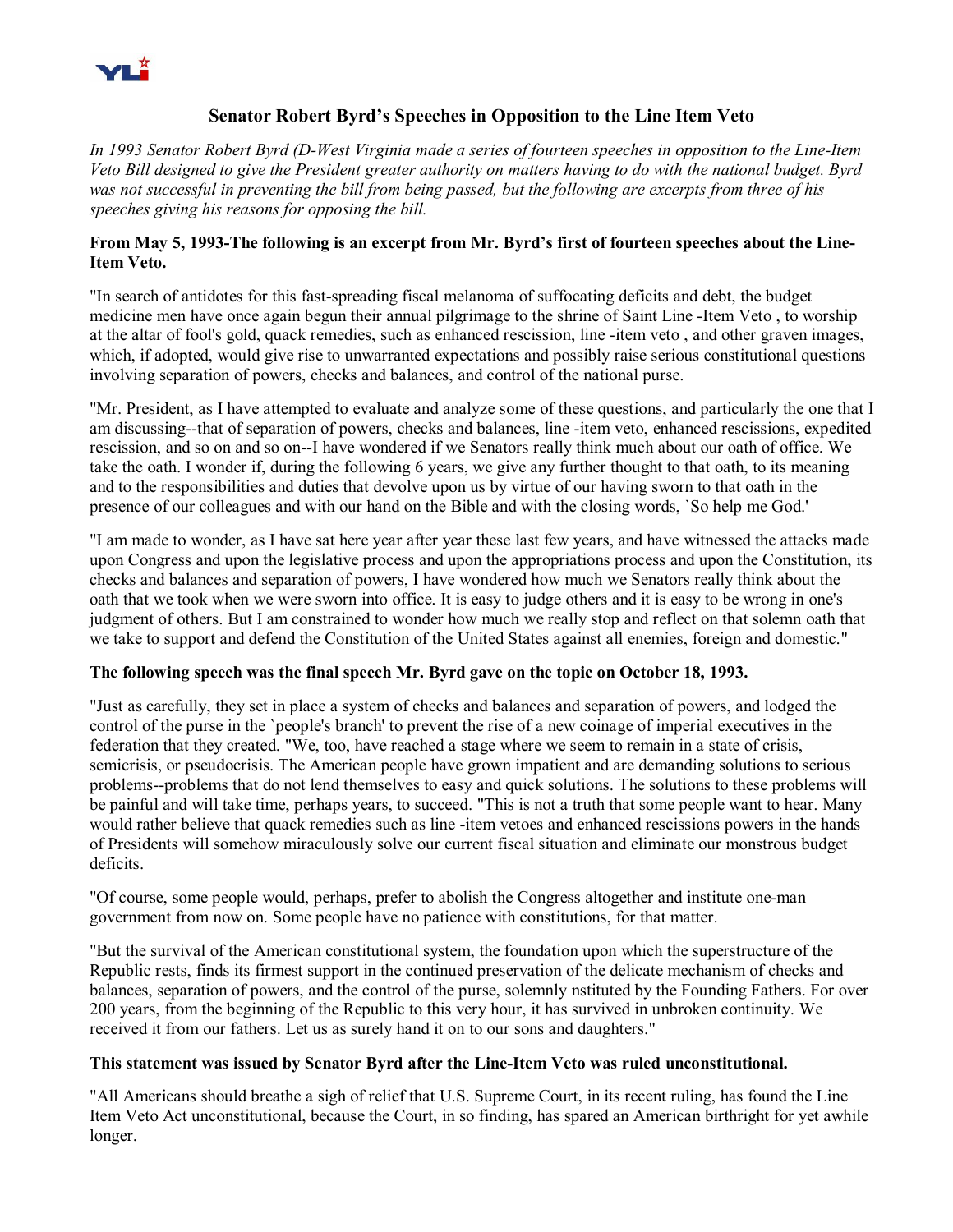

"When the Framers of the Constitution met in Philadelphia in 1787, they painstakingly crafted one of the simplest, yet most enduring documents ever printed -- its central notion being that the power of the United States government ultimately rests in the hands of its citizens. Thanks to their familiarity with history and philosophy, the Framers knew that power concentrated in the hands of one individual or one branch of government poses a direct threat to personal liberty. Accordingly, they devised a complex system of divided powers in the expectation that future generations would understand and respect the intimate link between the organization of government and the protection of their own liberties.

"Essential to that system of divided powers, the Framers realized, was the vesting in Congress the people's branch -- of the power over the purse. That power, they recognized, would provide the Congress, and through it the people, with an important check on the executive and judicial branches of government.

"I believe that Justice Kennedy put it well when, in concurring with the majority opinion of the Court, he wrote, 'By increasing the power of the President beyond what the Framers envisioned, the [line item veto] statute compromises the liberty of our citizens, liberty which the separation of powers seeks to secure.' His words echo those of 18th century philosopher Montesquieu, who wrote, 'When the legislative and executive powers are united in the same person, or in the same body of magistrates, there can be no liberty....'

"The Framers took seriously the tyrannical threat posed by vesting too much power in one man or one body, and they took pains to guard against that threat.

"Our Constitution embodies their vision, their dream of freedom, supported by the genius of practical structure which has come to be known as the checks and balances and separation of powers. If the fragile wings of that structure are ever impaired, then the dream can never again soar as high.

"For me, a long, difficult journey is happily ended. The wisdom of the Framers has once again prevailed, and the slow undoing of the people's liberties has been halted, at least for now. "

Source: [http://www.congresslink.org/print\\_lp\\_lineitem.htm](http://www.congresslink.org/print_lp_lineitem.htm)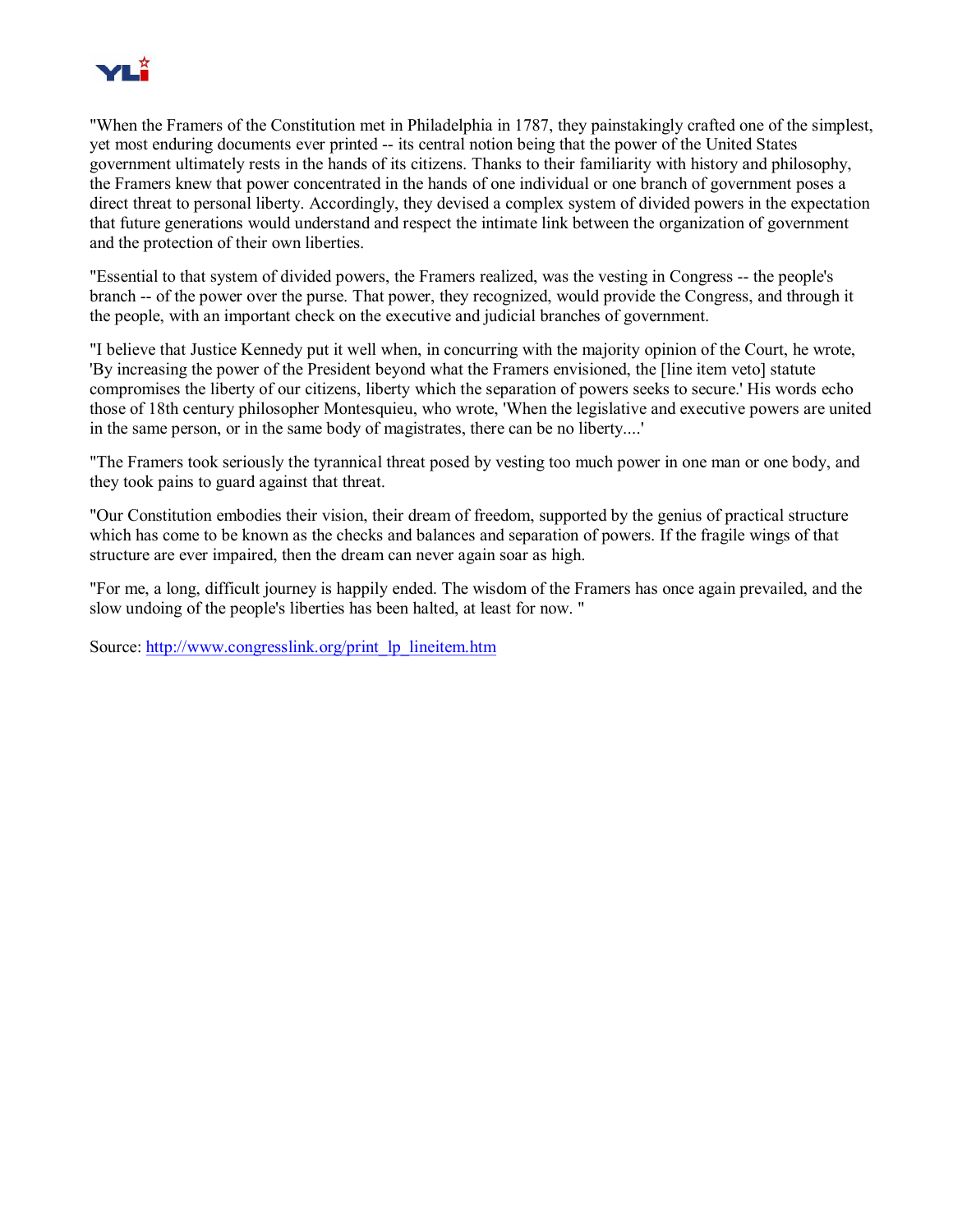

#### *House "Lineitem Veto: Proposal Invites Abuse by Executive Branch* **by Richard Kogan June, 2006**

The House Budget Committee has approved the Legislative Line Item Veto Act of 2006, a variation of a proposal that the Bush Administration submitted earlier this year.[\[1\]](http://www.cbpp.org/6-19-06bud2.htm) The House floor is expected to consider this legislation during the week of June 18, while the Senate Budget Committee is scheduled to consider a different version of the proposal (along with other changes to the budget process) starting June 20.

The House proposal would allow the President to sign appropriations acts and tax and entitlement legislation, and then propose canceling (or "vetoing") specific provisions of those measures. He would be allowed to propose canceling far more than "earmarks." For example, the President could, if he chose, leave all earmarks in place while canceling all funding for the 91 programs he proposed to eliminate in his February 2006 budget.

When the President chose to strike amounts from appropriations acts, he could withhold the funds in question for up to 90 days. During that time, Congress would be required to vote on whether to pass legislation canceling the funding as the President had requested, and amendments to the legislation would be barred. If Congress turned down the President's request to cancel the funds, *the President could continue to withhold them* for several months after Congress had voted to reject his request to eliminate the funding. Under certain circumstances, some of the funds could expire — even though Congress had rejected the vetoes — if the 90-day withholding period extended beyond the end of the fiscal year for which the funds had been appropriated.

The President also could use the new "line-item veto" procedure to strike provisions of new entitlement legislation and, in theory, certain new "targeted tax benefits" contained in recently enacted tax bills. In fact, this authority would apply in any meaningful way only to entitlement expansions. Any tax cut or tax break benefiting *as few as two individuals or entities* (such as two large corporations) would be entirely exempt; the President would be prohibited from proposing to cancel it. Thus, entitlement improvements benefiting millions of lowincome children or elderly people could be vetoed, while new tax loopholes benefiting as few as two wealthy investors or large corporations would be immune.

Moreover, under the legislation, even special-interest tax breaks benefiting a *single* individual or corporation could be shielded from the line-item veto authority by the chairmen of the House Ways and Means and Senate Finance Committees. The legislation gives them the authority to exempt even tax breaks affecting only a single taxpayer or firm.

#### **How Would the New House Proposal Differ From the President's Existing Authority to Propose Rescissions?**

On balance, the new proposal would significantly expand the President's authority. Currently, the President can request that Congress rescind (or cancel) enacted appropriations, and he can temporarily withhold the money in question while Congress considers the rescission request. The new procedure would differ from the rescission procedure currently in law in a number of important ways:

- The new procedure would give the President a "fast track" to force an up-or-down congressional vote on his package of cancellations in its entirety. The package of cancellations could not be divided into separate parts, amended, or filibustered. The vote would occur within nine days of the package's introduction in Congress as a piece of legislation, and within 14 legislative days of the President's submitting the package. (The package would have to be introduced in Congress within five days after the President submitted it.)
	- The President could package his proposed cancellations in a number of ways. He could split his proposed cancellations of items from a single piece of legislation into as many as five different veto packages —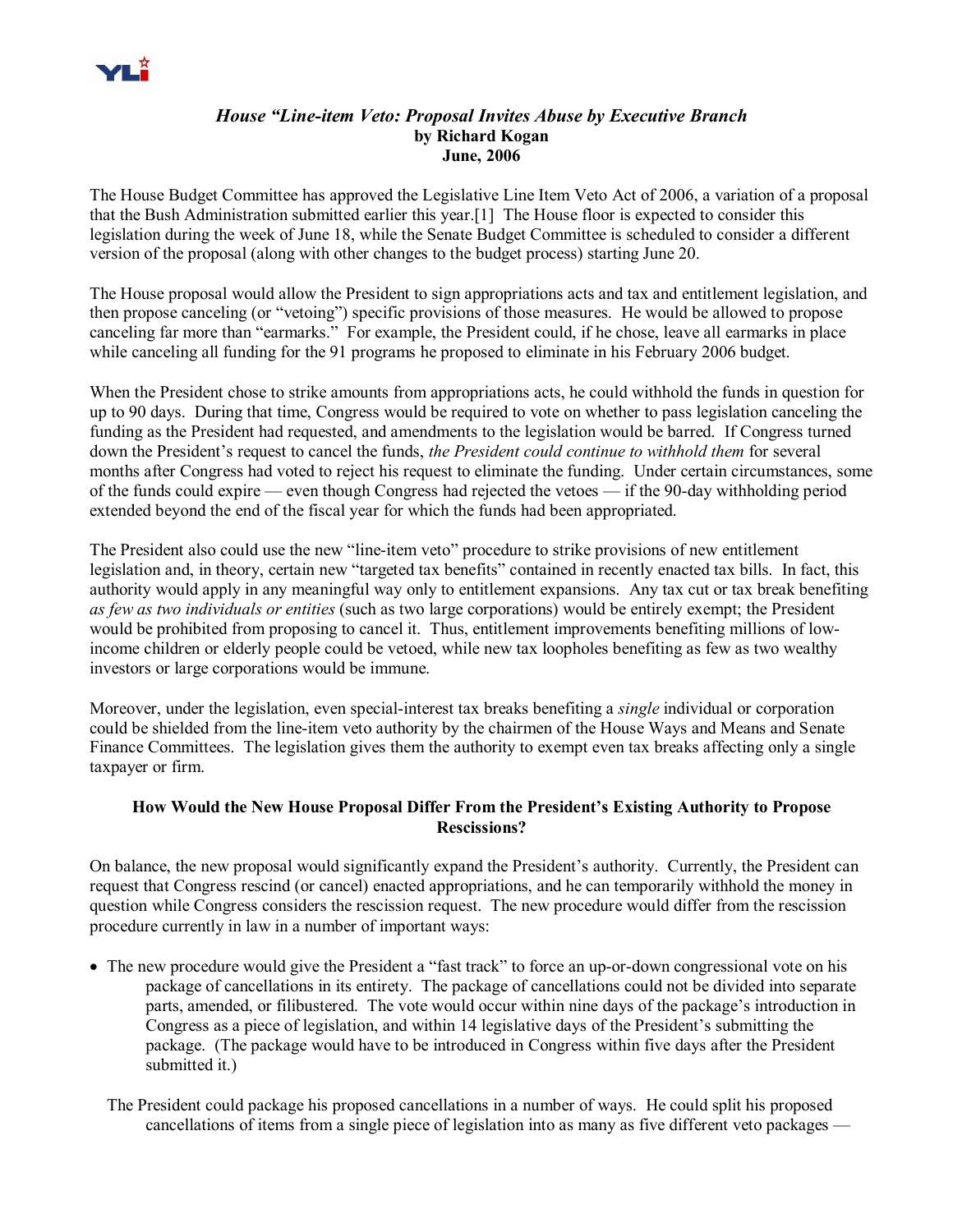

and as many as ten different packages in the case of an omnibus reconciliation bill or an appropriations

- bill that contains items from at least two subcommittees thereby compelling Congress to take dozens of individual votes. Congress would have to cast an up-or-down vote on each package of cancellations exactly as the President had constructed it. In sharp contrast, the existing rescission procedure allows Congress to package the President's rescission requests in ways that are most convenient for congressional consideration, amend the President's rescission requests, or decline to vote on them.
- The new procedures would allow the President to withhold funding for up to 90 days after he proposed a package of cancellations, *even if Congress voted quickly to reject the terminations*. Existing rescission procedures, in contrast, allow a withholding period of 45 days of "continuous session." Even with Congressional recesses, the existing withholding period under the current procedures is generally well short of 90 days. If the President submitted a package of cancellations in July of a year (e.g., with respect to a supplemental appropriations bill enacted in May or June) he might be able to kill various items simply by withholding funding until the end of the fiscal year on September 30, even if Congress acted swiftly to reject his proposed cancellations. This lengthy period of withholding clearly is not necessary, since the fast-track mechanism in the bill would require a vote in Congress within 14 legislative days of Congress' receiving the President's package of proposed cancellations. The American Law Division of the Congressional Research Service believes it would be constitutional for the proposal to have required that funds be released upon Congress's completion of its fast-track consideration.
- Another difference between the proposed procedure and the President's current rescission authority is that under the new procedure, the President could propose the elimination of appropriations for discretionary programs but not a reduction in funding for such programs. Perhaps because the new procedure contemplates the cancellation of entire items, programs, budget accounts, or provisions, the new proposal requires the President to submit his cancellation packages within 45 days of enactment of budget legislation. There is no time limit under the existing procedures. But the existing procedures were designed to accommodate cases in which funds provided at the start of a fiscal year proved to be more than needed much later in the year, as projects were being completed; there are some occasions in which projects come in under budget or circumstances change part-way through the year, allowing an appropriation to be reduced. The new proposal is not designed to deal with the belated discovery of cost reductions, but rather with up-front presidential determinations that entire programs or projects are undesirable.
- Another significant point is that under the new procedure, if Congress enacted a package of cancellations the President had submitted, the Budget Committee chairmen would reduce accordingly the amount allocated to the Appropriations Committees for the fiscal year in question. The effect would be to dedicate all savings from the cancellations to deficit reduction. This inflexible approach could prove self-defeating. A legitimate purpose of eliminating certain unworthy projects may be to direct scarce funds to higher priority programs or urgent needs that have suddenly arisen; that would not be permitted under the new procedure. Without the opportunity to redirect at least a portion of the savings to better uses, Congress is likely to be less willing to approve the President's package of cancellations in the first place.
- The new procedure could be applied not only to appropriations for discretionary programs but also to new entitlement legislation contained in recently enacted bills. Within 45 days of its enactment, the President could propose to cancel any increase in benefits or eligibility in a provision of an entitlement bill.
- The story is very different with regard to "targeted tax benefits," which the President could likewise propose to cancel, but only on an extremely limited basis. Targeted tax benefits would be defined as being limited to those measures that provide a tax break to *a single beneficiary*. (The Administration's line-item veto bill and the 1996 Line-Item Veto law each set the threshold at 100 beneficiaries, rather than one beneficiary.) A beneficiary could be a business, a partnership, a trust, a non-profit group, or a single taxpayer. Thus, a tax break that applies only to people with income of more than, say, \$900 million per year would *not* be considered a targeted tax benefit, because there likely would be more than one individual who makes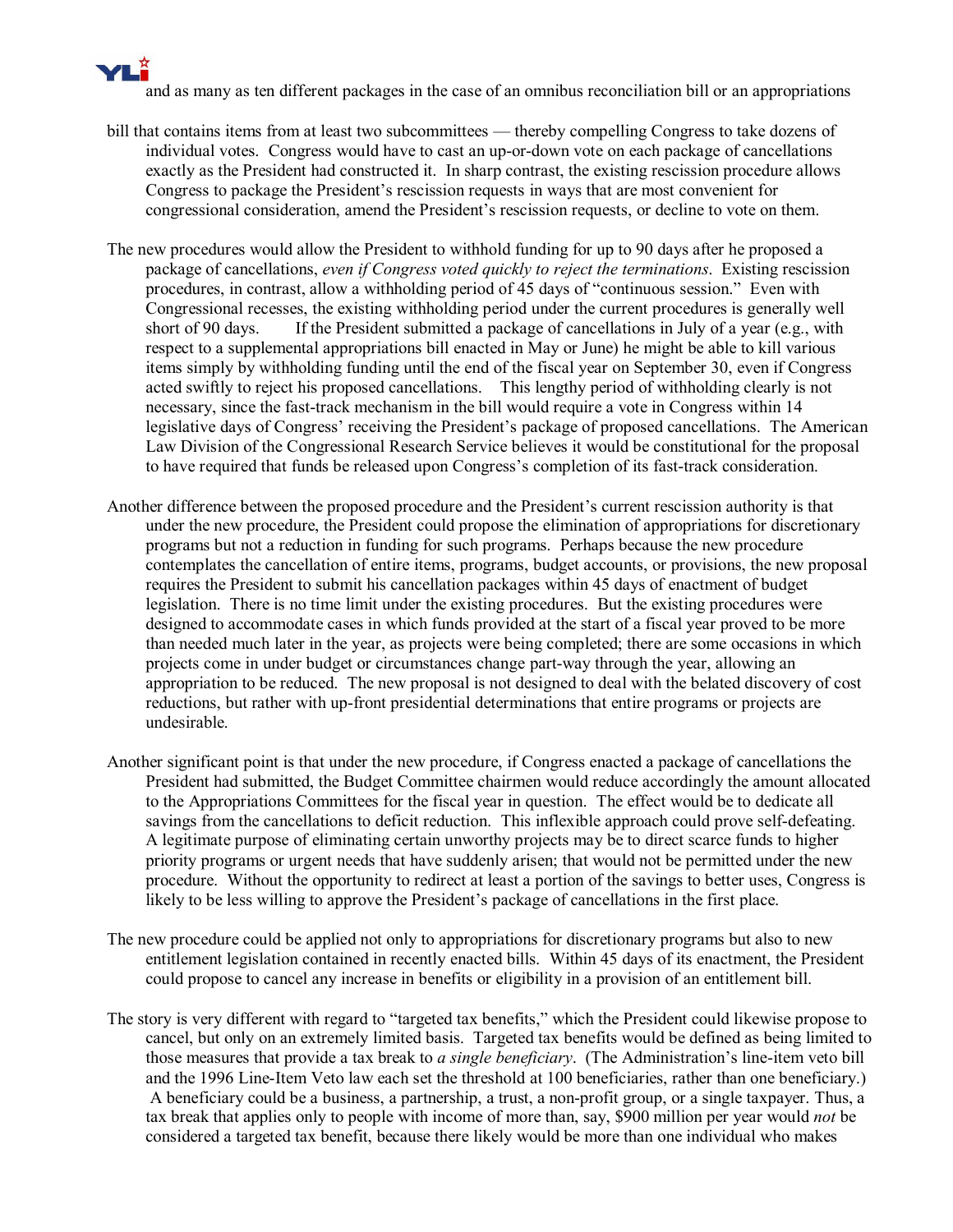

more than that. Similarly, a special-interest provision designed to provide a tax loophole that would benefit only Exxon-Mobil and Amoco would not be considered a "targeted tax benefit," because two different oil companies would benefit.

Moreover, the bill would allow the Chairmen of the House Ways and Means Committee and the Senate Finance Committee to list, for each tax bill, which provisions — if any — should be considered a targeted tax benefit. They could, without challenge, take an even more restrictive view than the extraordinarily narrow definition already contained in the proposal.

#### **How Does This Proposal Differ From the Line Item Veto Act of 1996?**

Unlike the Budget Committee's proposal, the Line Item Veto Act of 1996 granted the President the unilateral authority to cancel enacted appropriations. The Supreme Court ruled in 1998 that such authority was unconstitutional, since it allowed the President to change a law by himself, thus violating the constitutional rules for creating or amending laws. The new proposal is presumed to be constitutional because it does not grant the President the authority to change an appropriations act unilaterally; rather, he would request that Congress enact a change in the appropriations law.

There are three ways in which the new proposal could grant the President *more* power than under the 1996 act. That act gave the President five days from the enactment of appropriations, entitlement, or tax legislation to decide whether to cancel some of its provisions, while the Budget Committee proposal gives the President 45 days (and longer if Congress has adjourned *sine die*).

In addition, the 1996 act effectively limited the President to one package of vetoes per appropriations bill, entitlement bill, or tax bill. This limit was a natural consequence of having only five days to decide which provisions to veto. The Budget Committee proposal, in contrast, explicitly allows five (or in some cases 10) different packages of cancellations for each piece of budgetary legislation.

Finally, under the 1996 act, if Congress overturned a presidential rescission by statute, the withheld funds would have to be released; under the Budget Committee proposal, if Congress overturns a presidential veto by defeating the President's proposal to cancel the funds, the President can continue to withhold the funds for up to 90 days long enough, in some cases, to effectively cancel the funds.

The proposal would thus establish sharply unequal treatment of entitlement increases and tax breaks. The President could use the proposed fast-track procedure to force a vote on the cancellation of an entitlement improvement that would benefit millions of people, but *not* be able to force a vote on a special-interest tax break if it benefited as few as two people. This is despite the finding by Congress's Joint Committee on Taxation, the Government Accountability Office, and former Federal Reserve Chairman Alan Greenspan that hundreds of billions of dollars a year of tax breaks contained in the tax code are analogous to entitlement programs and are properly thought of as "tax expenditures" or "tax entitlements."

#### **Would The Proposal Reduce The Deficit?**

The Congressional Budget Office has suggested that the consequences of line-item veto proposals such as this one might be to *increase* total spending rather than reduce it, because "Congress might accommodate some of the President's priorities in exchange for a pledge not to propose rescission of certain provisions, thereby increasing total spending." CBO says that studies of states with line-item vetoes have "documented similar devices" employed by state legislatures."

The columnist George Will makes the same point:

Arming presidents with a line-item veto might *increase* federal spending, for two reasons. First, Josh Bolten, director of the Office of Management and Budget, may be exactly wrong when he says the veto would be a "deterrent" because legislators would be reluctant to sponsor spending that was then singled out for a veto. It is at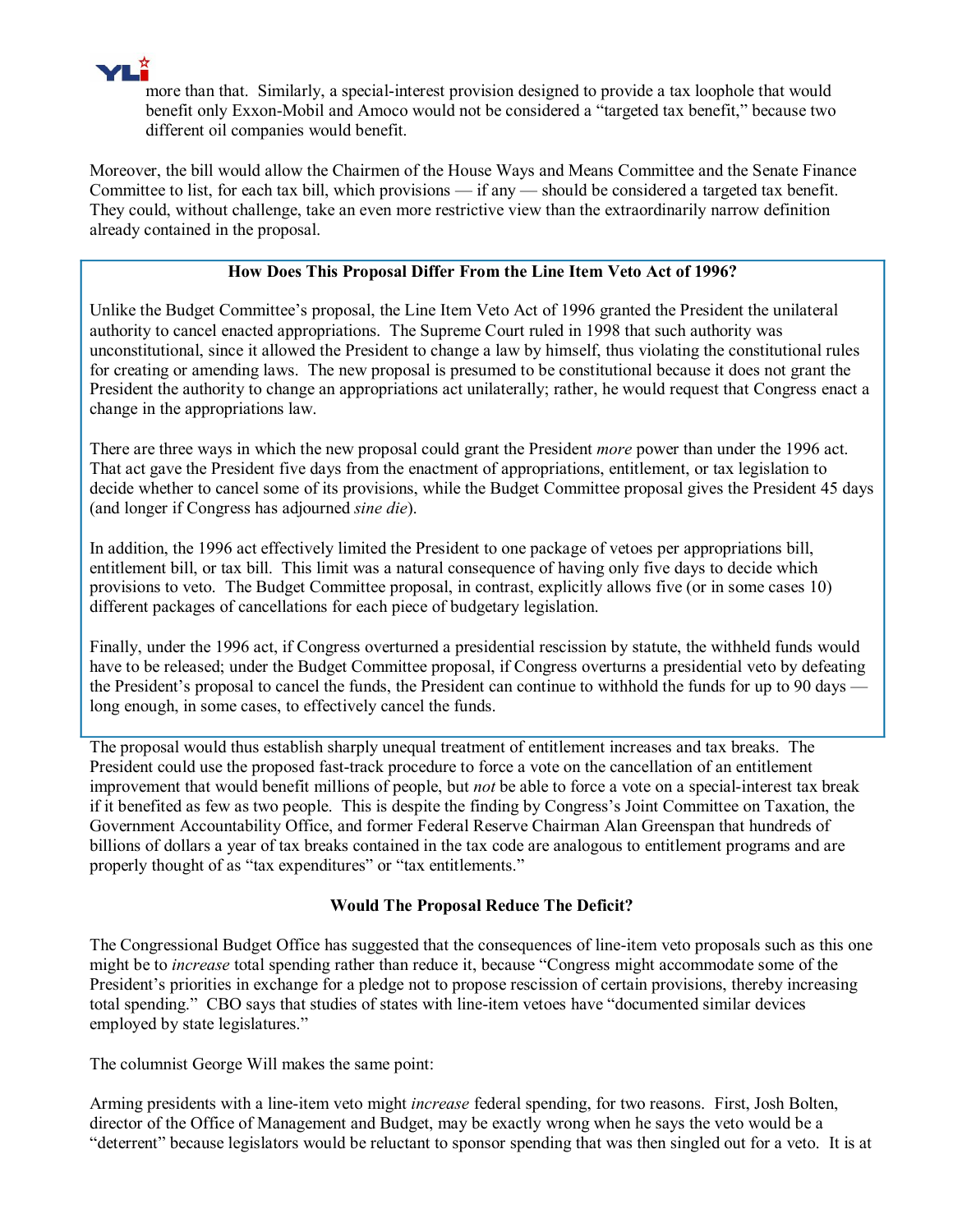

least as likely that, knowing the president can veto line items, legislators might feel even freer to pack them into legislation, thereby earning constituents' gratitude for at least trying to deliver. Second, presidents would buy legislators' support on other large matters in exchange for not vetoing the legislators' favorite small items.

Congressional Research Service senior specialist Louis Fisher also came to the conclusion that presidents would more likely use line-item veto authority to pressure lawmakers to support White House spending policies by threatening to cut Members' pet projects, than to reduce total spending or the deficit. In a 2005 report, Fisher warned that "experience with the item veto, both conceptually and in actual practice, suggests that the amounts that might be saved by a presidential item veto could be relatively small, in the range of perhaps one to two billion dollars a year. Under some circumstances, the availability of an item veto could increase spending. The Administration might agree to withhold the use of an item veto for a particular program if Members of Congress agreed to support a spending program initiated by the President. Aside from modest savings, the impact of an item veto may well be felt in preferring the President's spending priorities over those enacted by Congress."

Finally, Douglas Holtz-Eakin, director of the Congressional Budget Office from February 2003 to December 2005 and now a fellow at the Council on Foreign Relations, recently observed that, "I don't think there's any evidence that this, in itself, is a powerful enough weapon to alter the path of spending." Holtz-Eakin noted that in studying the effect of line-item vetoes at the state level, he found they produced mixed results. He found no major differences in spending between states where governors had this power and states where they did not. Similarly, in his recent testimony on this proposal, the current acting CBO director noted that in the absence of a political consensus to establish fiscal discipline, "the proposed changes to the rescission process included in H.R. 4890 [the Administration's version of this proposal] are unlikely to greatly affect the budget's bottom line."

#### **Would the Proposal Improve the Quality of Legislation and the Political Process?**

Mr. Will's second point, cited above, is not just about the size of the federal budget but also about the political power of the President. The current division of powers gives the President the power to veto legislation, but balances this presidential power by giving Congress the power to package legislation. The new proposal would further weaken Congress in relation to the President by enabling the President to propose cancellations that could divide the congressional coalition that had negotiated the legislation in the first place. Mr. Will concludes that "The line-item veto's primary effect might be political, and inimical to a core conservative value. It would aggravate an imbalance in our constitutional system that has been growing for seven decades: the expansion of executive power at the expense of the legislature."

As Will makes clear, the proposal would enhance the President's ability to engage in political "horse-trading" with members of Congress. The President also would gain enhanced ability to engage in political horse-trading with outside groups. Whether dealing with legislators or outside groups, the President could threaten to propose the cancellation of their favored items — or pledge *not* to cancel their favored items — in return for their support on other, unrelated matters. The President's threat to cancel, or promise not to cancel, items of importance to legislators or to outside groups could be used to increase his leverage to advance policies unrelated to the budget, such as support for his nominees, for regulatory legislation, or even for foreign treaties.

These effects were recently discussed by a former staff director of the House Appropriations Committee, who testified —

There is no question that a nexus has developed between campaign fund-raising and the community that advocates on behalf of earmarks. The more earmarks a Senator or Congressman is able to win for a local university, hospital, city government or art museum, the more lobbyists he may expect to find in attendance at his fund-raisers. ... Earmarks are increasingly used to persuade members to support legislation that they might otherwise oppose or oppose legislation that they might support. In the House this practice is now being extended to the granting of earmarks in one piece of legislation in return for a member's vote on unrelated legislation. Chairman Thomas joked openly about the delay in consideration of the highway bill last summer so that the leadership could gain more support for the Central America Free Trade Agreement.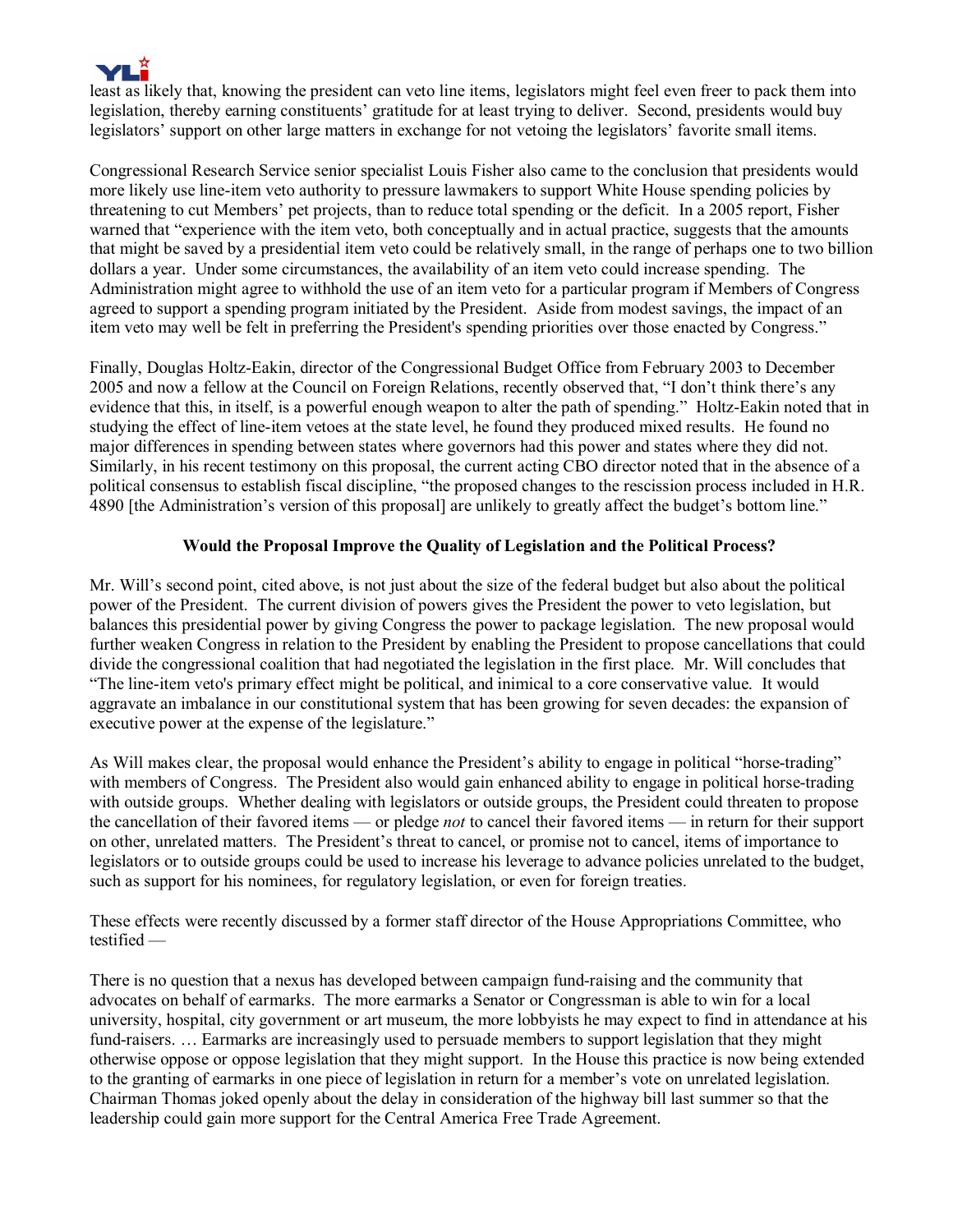

Some would maintain that the Budget Committee's proposal is intended to be a partial cure for these diseases. But it could just as easily aggravate the diseases by giving the President an easier and more direct way to play the

game. The premise of the proposal seems to be that the President will be *less* political, *less* interested in rounding up votes for policy issues, nominations, and other proposals, and *less* interested than Members of Congress in securing the financial and political support of outside groups for such purposes. Would that really be the case? Norman Ornstein, of the American Enterprise Institute, thinks not.

[T]he Republicans have rejected the one device that has been proved in the past to bring fiscal discipline, the pay as-you-go provisions that governed fiscal policy through the golden years in the 1990s. Instead, they are pushing a sham version of the line-item veto, basically just a sharply enhanced rescission authority for the president. Congress would pass its spending bills, the president would pluck out items he did not like and send them back to Congress to vote on them again.

Leave aside the simple abdication of responsibility by Congress here — the refusal to set up a provision to have separate votes on earmarks or related items before any bill gets to the president, and the basic message of "stop us before we spend again." The larger reality is that this gives the president a great additional mischief-making capability, to pluck out items to punish lawmakers he doesn't like, or to threaten individual lawmakers to get votes on other things, without having any noticeable impact on budget growth or restraint.

Source: http://www.cbpp.org/6-19-06bud2.htm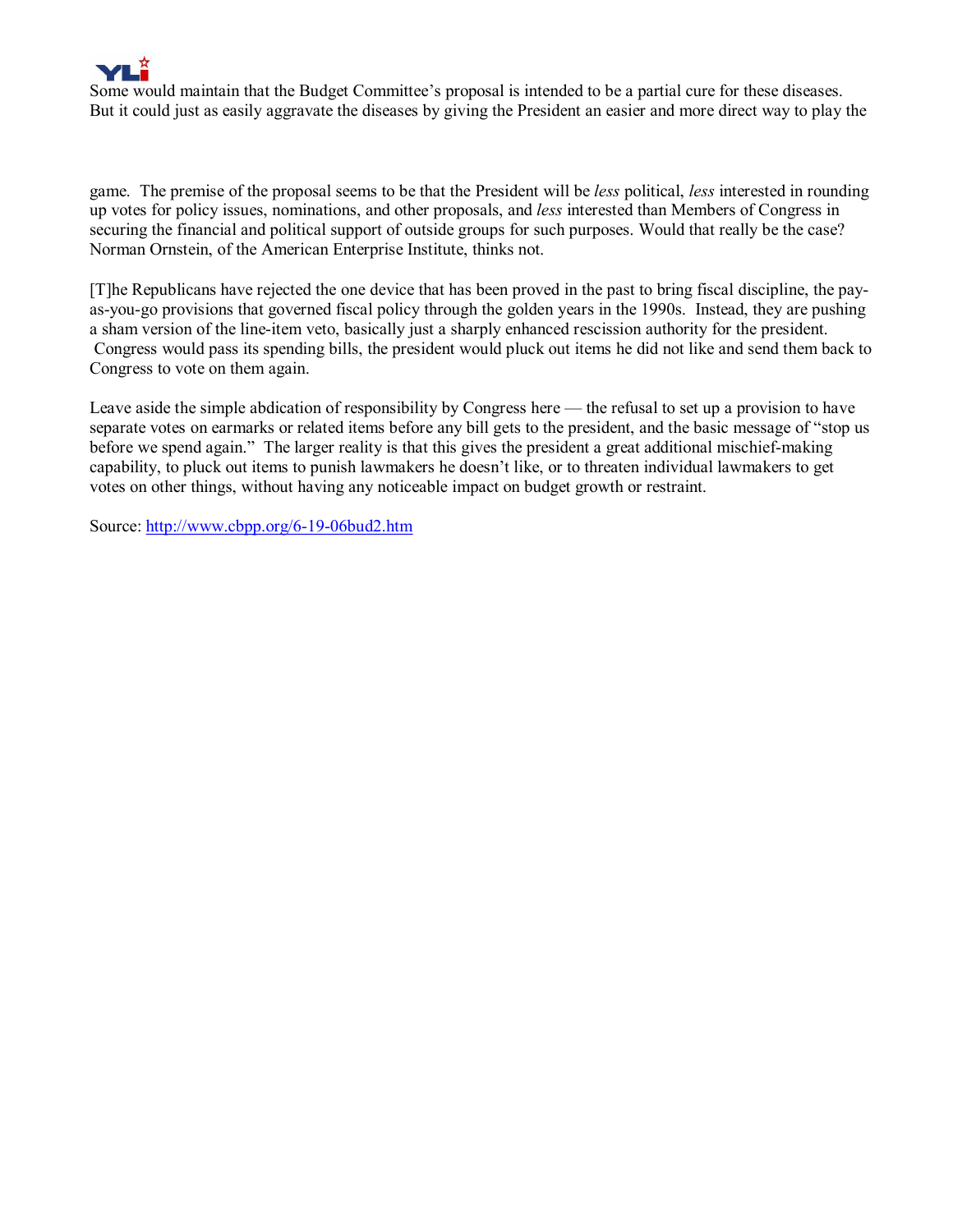



**Student Handout** 

#### Crafting A Line-item Veto Constitutional Amendment

Directions: As a culminating activity that can either occur during class in small groups or as a homework assignment, complete the following task:

*You are a member of Congress. Write a proposal for a constitutional amendment giving the president a line-item veto.* [Note: *You may want to include provisions in the amendment that provide safeguards against some of the problems we addressed in class.*]

| Amendment Title: |
|------------------|
| Amendment Text:  |
|                  |
|                  |
|                  |
|                  |
|                  |
|                  |
|                  |
|                  |
|                  |
|                  |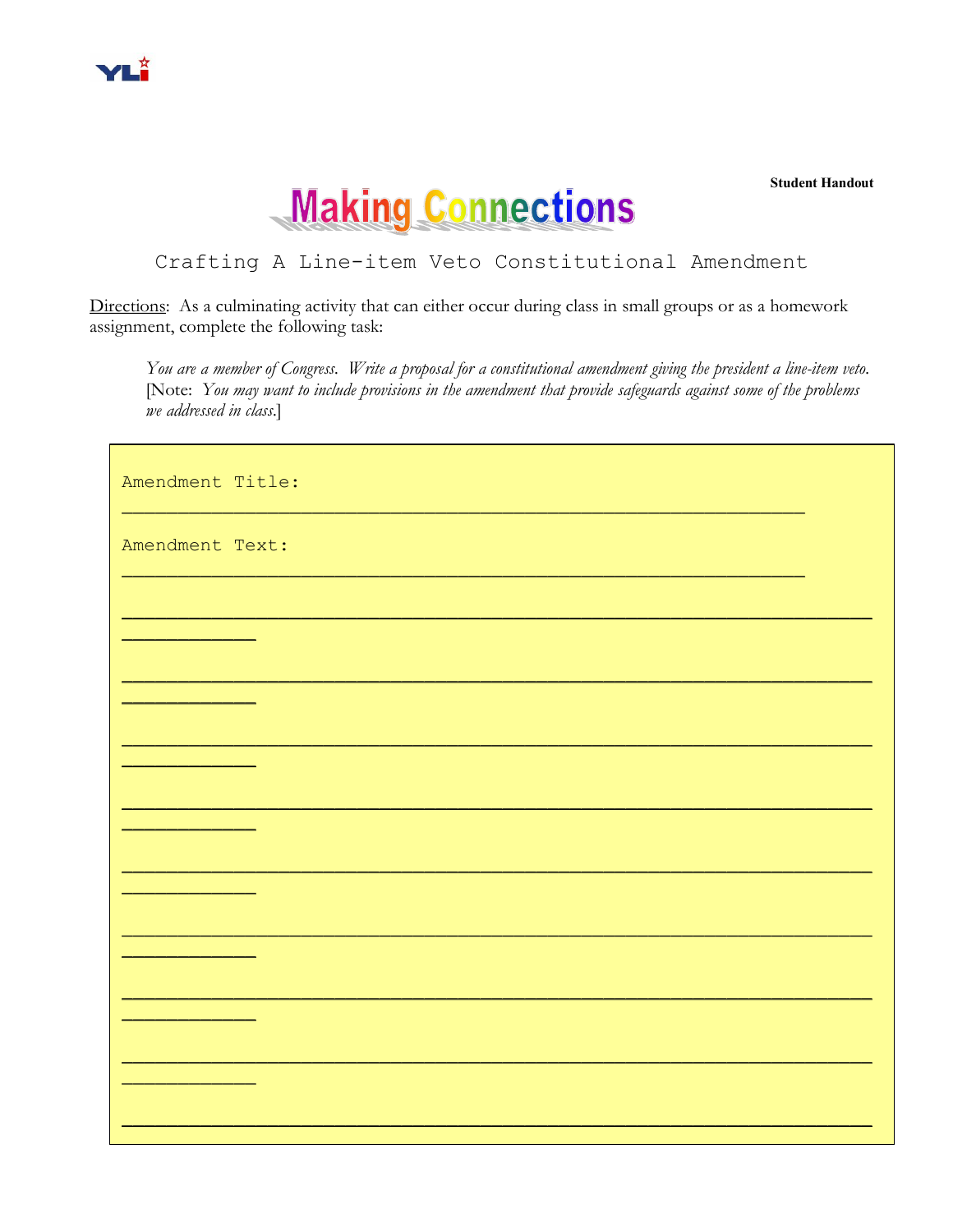



**August, 1997 Source: <http://www.conservativecartoons.com/>**

- 6. Describe what's going on in the political cartoon (Who? What? When? Where?)
- 7. Identify any symbols (ex: an elephant to represent the Republican Party) portrayed in the cartoon and analyze what they represent.
- 8. What is the artist's message in the cartoon? What do you think is its purpose?
- 9. Do you agree or disagree with the cartoonist's message? Explain your answer.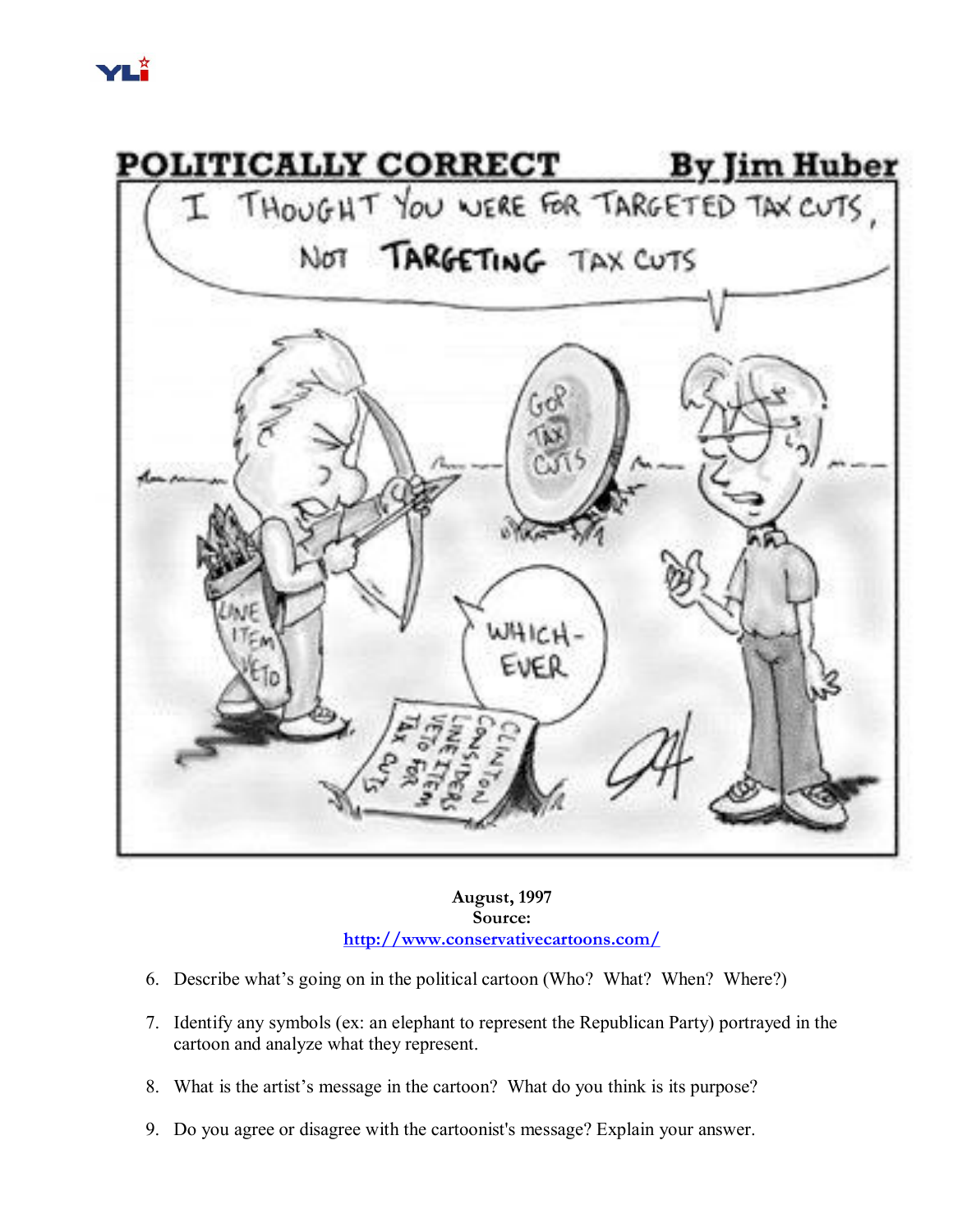



10. In what ways does this cartoon inform us about the debate over the line-item veto?

### "I'M ASKING CONGRESS FOR THE NEW LINE-ITEM VETO POWER-ASSUMING I DON'T HAVE IT ALREADY!"

**Artist: R.J. Matson,** *New York Observer & Roll Call* **Date: 3/8/06 Source:** [http://www.cagle.com](http://www.cagle.com/)

- 1. Describe what's going on in the political cartoon (Who? What? When? Where?)
- 2. Identify any symbols (ex: an elephant to represent the Republican Party) portrayed in the cartoon and analyze what they represent.
- 3. What is the artist's message in the cartoon? What do you think is its purpose?